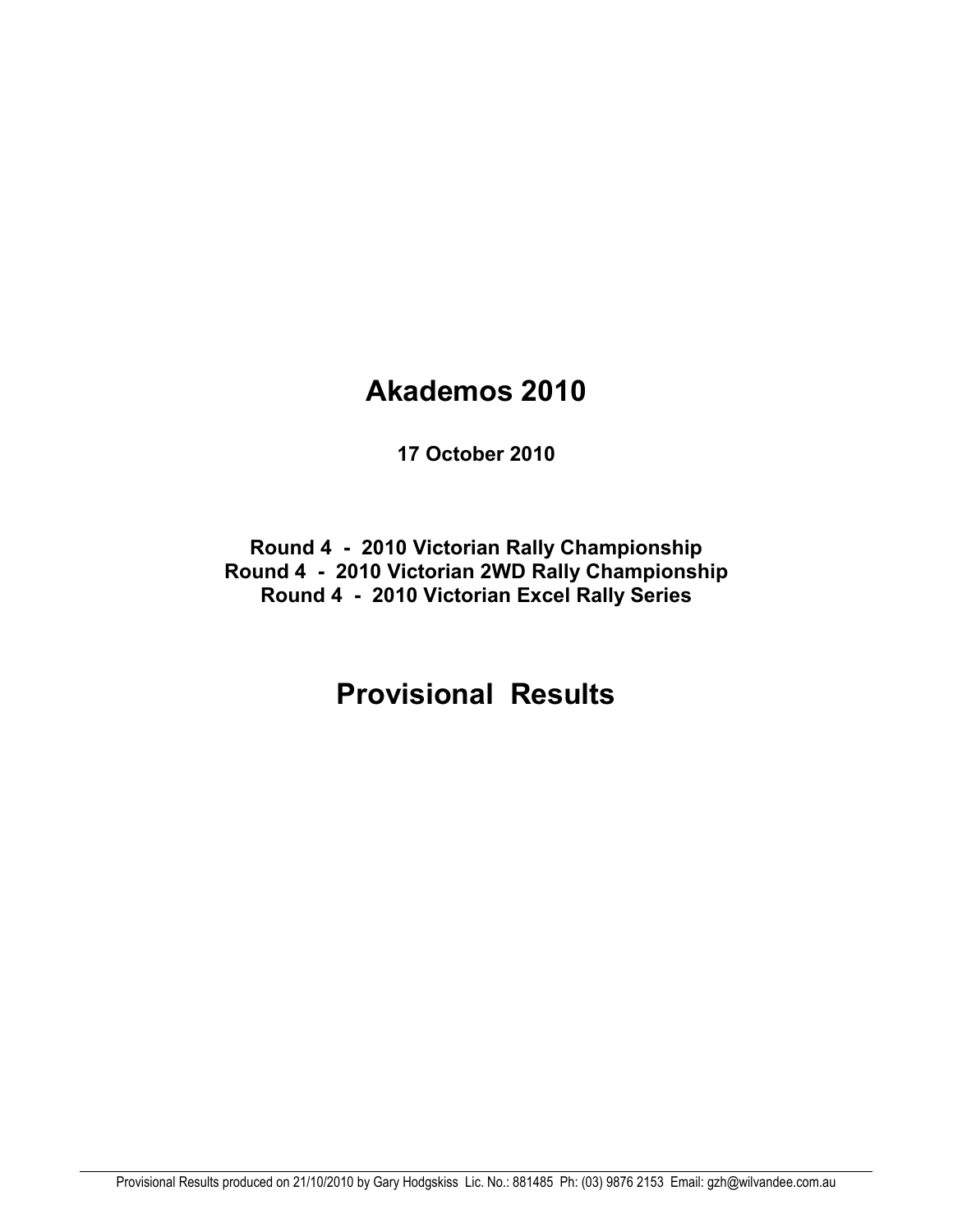## **EVENT SUMMARY**

|    | No. Crew                             | Series                    | Club                 | Gr                         | Car                       | Class          | <b>POINTS</b>           | $\mathcal{O}/\mathcal{R}$ | CL               |
|----|--------------------------------------|---------------------------|----------------------|----------------------------|---------------------------|----------------|-------------------------|---------------------------|------------------|
|    | 4 Justin Dowel/Matt Lee              |                           | <b>CCC/CCRMIT</b>    | A/A                        | Mitsubishi Lancer Evo 9   | P <sub>5</sub> | 1:01:07                 | 1                         | $\mathbf{1}$     |
| 2  | Nathan Reeves/Scott Spedding         | V                         | CCC/CCC              | $\rm B/B$                  | Subaru WRX STi Spec C     | P <sub>5</sub> | 1:01:12                 | $\overline{c}$            | $\overline{c}$   |
| 10 | Stephen Raymond/Matt Raymond         | $\mathbf V$               | <b>CCRMIT/CCRMIT</b> | C/A                        | Subaru Legacy RS          | <b>P6</b>      | 1:03:00                 | $\overline{\mathbf{3}}$   | $\mathbf{1}$     |
| 3  | Warren Lee/David Lethlean            | V                         | <b>CCRMIT/CCRMIT</b> | A/A                        | Mitsubishi Lancer Evo 9   | P <sub>5</sub> | 1:03:11                 | $\overline{\mathbf{4}}$   | $\mathfrak{Z}$   |
| 8  | Alan Friend/Robin Smalley            | V <sub>2</sub>            | NCCA/CCC             | C/A                        | Nissan Silvia RS          | P4             | 1:05:15                 | 5                         | $\,1\,$          |
|    | 15 Paul Batten/Jenny Cole            |                           | <b>HRA/HRA</b>       | $\rm B/A$                  | Datsun P510               | <b>CRC</b>     | 1:05:32                 | 6                         | $\,1\,$          |
| 9  | Brian Semmens/Dan Parry              | V <sub>2</sub>            | WDCC/WDCC            | B/C                        | Nissan 200SX RV S12       | P <sub>4</sub> | 1:05:33                 | $\boldsymbol{7}$          | $\overline{c}$   |
| 16 | Grant Walker/Craig Thomas            |                           | FFCC/MADCC           | D/E                        | Ford Escort RS1800        | <b>CRC</b>     | 1:06:55                 | 8                         | $\overline{c}$   |
| 14 | Ross O'Reilly/Tim McGill             | V <sub>2</sub>            | <b>HRA/HRA</b>       | $\rm E/E$                  | Nissan Bluebird 910 SSS   | P4             | 1:07:31                 | 9                         | 3                |
| 28 | Justin Walker/Bianca Lowe            | V <sub>2</sub>            | FFCC/FFCC            | $\rm E/F$                  | Ford Escort Mk 2          | P3             | 1:07:42                 | 10                        | $\,1\,$          |
| 12 | Wayne Stewart/Lucas Zinsstag         | $\overline{V}$            | PAC/PAC              | $\rm B/D$                  | Subaru WRX STi RA         | P <sub>5</sub> | 1:08:08                 | 11                        | $\overline{4}$   |
| 11 | Steve Kenway/Lauren Palmer           | V                         | PAC/PAC              | C/C                        | Mitsubishi Lancer Evo 6   | P <sub>5</sub> | 1:08:09                 | 12                        | 5                |
| 13 | Ross Allan/Scott Allan               | V                         | PAC/PAC              | B/B                        | Nissan Bluebird           | P <sub>3</sub> | 1:09:15                 | 13                        | $\overline{2}$   |
| 25 | Tim Smyth/Bernie Webb                |                           | <b>CCC/LCCC</b>      | $\rm{F/F}$                 | Subaru Impreza RS         | P <sub>5</sub> | 1:09:29                 | 14                        | 6                |
| 27 | Steven Mackenzie/Jenna Kelley        | V <sub>2</sub> ES         | <b>BCC/SAU</b>       | E/B                        | Hyundai Excel             | P <sub>2</sub> | 1:09:39                 | 15                        | $\mathbf{1}$     |
| 18 | Rob Davis/Kimberley O'Halloran       | V <sub>2</sub>            | <b>CCC/NCCA</b>      | ${\rm C\hspace{-0.3ex}/}C$ | Nissan Sunny GTi          | P <sub>3</sub> | 1:10:17                 | 16                        | 3                |
| 32 | Tony Moore/Nikki Moore               | V <sub>2</sub> ES         | <b>BCC/BCC</b>       | ${\rm D/D}$                | Hyundai Excel X3          | P <sub>2</sub> | 1:10:22                 | 17                        | $\overline{c}$   |
| 21 | Sidney Loke/Gary Reynolds            | $\ensuremath{\mathbf{V}}$ | MUCC/MUCC            | ${\rm C\hspace{-0.3ex}}/C$ | Subaru Impreza WRX Sti    | P <sub>5</sub> | 1:11:49                 | 18                        | $\boldsymbol{7}$ |
| 39 | Peter Morrison/Susan Wasson          | V <sub>2</sub> E          | PAC/PAC              | D/D                        | Hyundai Excel             | P2             | 1:13:53                 | 19                        | $\overline{3}$   |
|    | 24 Ross Stapleton/Ian Crook          | V <sub>2</sub>            | <b>BLCC/HRA</b>      | D/E                        | Nissan 200SX              | P4             | 1:14:26                 | 20                        | $\overline{4}$   |
| 38 | Daniel Anderson/Matt Anderson        | V <sub>2</sub> E          | <b>KCC/KCC</b>       | D/E                        | Hyundai Excel             | P2             | 1:14:58                 | 21                        | 4                |
|    | 35 Danny Hudswell/Rikki-Lee Hudswell | V <sub>2</sub> E          | NECC/NECC            | $\rm E/F$                  | Hyundai Excel             | P2             | 1:15:56                 | 22                        | 5                |
|    | 34 Tim Reynolds/Simon Reynolds       |                           | <b>HRA/HRA</b>       | E/E                        | Datsun 180B               | <b>CRC</b>     | 1:15:58                 | 23                        | 3                |
|    | 37 David Lawrance/David Webb         | V <sub>2</sub>            | NCCA/NCCA            | ${\rm D/D}$                | Datsun 1600               | P <sub>4</sub> | 1:16:06                 | 24                        | 5                |
| 45 | Scott Wright/Tom Wright              | V <sub>2</sub>            | PAC/PAC              | $\rm{F/F}$                 | Nissan Skyline            | P4             | 1:16:50                 | 25                        | 6                |
|    | 36 Kain Manning/Kylie Turner         | V <sub>2</sub>            | <b>BCC/FFCC</b>      | $\rm E/C$                  | Suzuki Swift GTi          | P1             | 1:18:28                 | 26                        | $\mathbf{1}$     |
| 41 | Daniel Carney/Cathy Rainer           | V <sub>2</sub> E          | PAC/CCRMIT           | $\rm E/D$                  | Hyundai Excel             | P <sub>2</sub> | 1:19:59                 | 27                        | 6                |
| 42 | Kim Barson/Sandra Cuttle             | V <sub>2</sub> ES         | PAC/NCCA             | E/D                        | Hyundai Excel             | P2             | 1:28:05                 | 28                        | $\boldsymbol{7}$ |
| 20 | Ben McKenzie/Brett Williams          | V2                        | PAC/CCRMIT           | D/E                        | Datsun 1600               | P <sub>3</sub> | 1:42:38                 | 29                        | $\overline{4}$   |
|    | 2 Major Controls Missed              |                           |                      |                            |                           |                |                         |                           |                  |
| 19 | Leigh Garrioch/Stuart Diggins        | V <sub>2</sub> E          | NCCA/CCRMIT          | C/E                        | Hyundai Excel             | P <sub>2</sub> | 0:49:35                 | 30                        | 8                |
|    | Did not finish the event             |                           |                      |                            |                           |                |                         |                           |                  |
| 43 | Simon Shepherd/Tim Shepherd          | V <sub>2</sub>            | <b>BLCC/BLCC</b>     | E/E                        | Peugeot 505               | P4             | Alternator (SS6)        |                           |                  |
|    | 30 Brad Sanders/Bernie O'Halloran    | V <sub>2</sub>            | <b>WRX/NCCA</b>      | $\mathbf{D}/\mathbf{E}$    | Suzuki Swift GTi          | P <sub>1</sub> | Mechanical (SS6)        |                           |                  |
|    | 23 Neil Schey/Scott Middleton        | V <sub>2</sub>            | <b>CCRMIT/HRA</b>    | ${\rm D/D}$                | Ford Escort RS1800        | P4             | Diff housing (SS6)      |                           |                  |
| 1  | Jesse Robison/Adam Wright            | V                         | PAC/PAC              | A/D                        | Subaru Impreza WRX STi P5 |                | Off road (SS6)          |                           |                  |
| 40 | Graeme Hurle/Elizabeth Kidgell       | V <sub>2</sub>            | PAC/PAC              | E/E                        | Ford Escort Mk 2          | P <sub>2</sub> | Mechanical (SS5)        |                           |                  |
| 29 | Gerard Blum/Chris Bolton             | V <sub>2</sub> E          | NECC/NCCA            | $\rm E/E$                  | Hyundai Excel X3          | P2             | Fuel pump (SS5)         |                           |                  |
| 22 | Rob Parry/Aidan O'Halloran           | V <sub>2</sub>            | NCCA/NCCA            | C/D                        | Datsun 1600               | P <sub>3</sub> | Suspension (SS3)        |                           |                  |
| 17 | Dane Berry/Nathan Berry              | V                         | PAC/PAC              | ${\rm D/D}$                | Mitsubishi Lancer Evo 4   | P <sub>5</sub> | Rolled (SS3)            |                           |                  |
| 44 | Luke Sytema/Aaron Sytema             | V <sub>2</sub>            | FFCC/FFCC            | $\rm{F/F}$                 | Ford Escort Mk 2          | P <sub>3</sub> | Engine failure (SS2)    |                           |                  |
|    | 33 Adam Bloomfield/Robert Johnston   | V <sub>2</sub>            | PAC/NCCA             | $\rm E/C$                  | Holden Commodore VH       | P <sub>4</sub> | Hole in fuel tank (SS2) |                           |                  |
| 6  | Matt Swan/Paul Franklin              | V                         | MUCC/MUCC            | B/B                        | Subaru Impreza WRX STi    | P <sub>5</sub> | Diff/Gearbox (SS2)      |                           |                  |

**V** Nominating/eligible for VRC Series points **2** 2WD Championship **E** Excel Series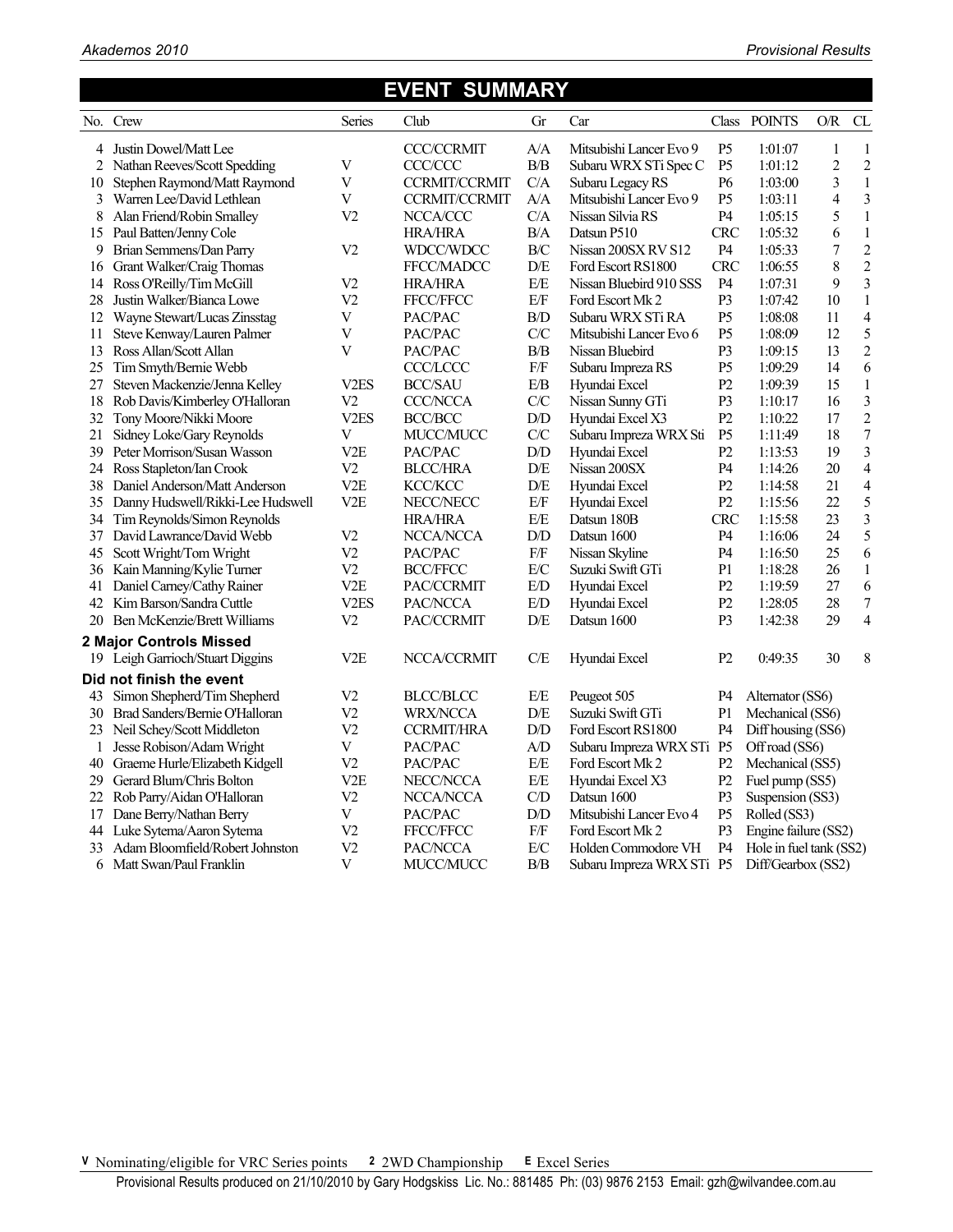#### **HEAT 1 SUMMARY**  No. Crew Series Club Gr Car Class POINTS O/R CL 2 Nathan Reeves/Scott Spedding V CCC/CCC B/B Subaru WRX STi Spec C P5 30:02 1 1 1 Jesse Robison/Adam Wright V PAC/PAC A/D Subaru Impreza WRX STi P5 30:08 2 2 4 Justin Dowel/Matt Lee CCC/CCRMIT A/A Mitsubishi Lancer Evo 9 P5 30:24 3 3<br>3 Warren Lee/David Lethlean V CCRMIT/CCRMIT A/A Mitsubishi Lancer Evo 9 P5 31:04 4 4 3 Warren Lee/David Lethlean V CCRMIT/CCRMIT A/A Mitsubishi Lancer Evo 9 P5 31:04 4 4 10 Stephen Raymond/Matt Raymond V CCRMIT/CCRMIT C/A Subaru Legacy RS P6 31:31 5 1 8 Alan Friend/Robin Smalley V2 NCCA/CCC C/A Nissan Silvia RS P4 32:28 6 1 9 Brian Semmens/Dan Parry V2 WDCC/WDCC B/C Nissan 200SX RV S12 P4 32:44 7 2 15 Paul Batten/Jenny Cole HRA/HRA B/A Datsun P510 CRC 32:54 8 1 14 Ross O'Reilly/Tim McGill V2 HRA/HRA E/E Nissan Bluebird 910 SSS P4 33:00 9 3 16 Grant Walker/Craig Thomas FFCC/MADCC D/E Ford Escort RS1800 CRC 33:27 10 2 28 Justin Walker/Bianca Lowe V2 FFCC/FFCC E/F Ford Escort Mk 2 P3 33:31 11 1 11 Steve Kenway/Lauren Palmer V PAC/PAC C/C Mitsubishi Lancer Evo 6 P5 33:48 12 5 25 Tim Smyth/Bernie Webb CCC/LCCC F/F Subaru Impreza RS P5 34:04 13 6<br>12 Wavne Stewart/Lucas Zinsstag V PAC/PAC B/D Subaru WRX STi RA P5 34:17 14 7 12 Wayne Stewart/Lucas Zinsstag V PAC/PAC B/D Subaru WRX STi RA P5 34:17 13 Ross Allan/Scott Allan V PAC/PAC B/B Nissan Bluebird P3 34:18 15 2 30 Brad Sanders/Bernie O'Halloran V2 WRX/NCCA D/E Suzuki Swift GTi P1 34:36 16 1 18 Rob Davis/Kimberley O'Halloran V2 CCC/NCCA C/C Nissan Sunny GTi P3 35:04 17 3 20 Ben McKenzie/Brett Williams V2 PAC/CCRMIT D/E Datsun 1600 P3 35:07 18 4 27 Steven Mackenzie/Jenna Kelley V2E BCC/SAU E/B Hyundai Excel P2 35:07 18 1 32 Tony Moore/Nikki Moore V2E BCC/BCC D/D Hyundai Excel X3 P2 35:30 20 2 21 Sidney Loke/Gary Reynolds V MUCC/MUCC C/C Subaru Impreza WRX Sti P5 36:19 21 8 29 Gerard Blum/Chris Bolton V2E NECC/NCCA E/E Hyundai Excel X3 P2 36:23 22 3 24 Ross Stapleton/Ian Crook V2 BLCC/HRA D/E Nissan 200SX P4 37:03 23 4 39 Peter Morrison/Susan Wasson V2E PAC/PAC D/D Hyundai Excel P2 37:18 24 4 38 Daniel Anderson/Matt Anderson V2E KCC/KCC D/E Hyundai Excel P2 37:42 25 5 35 Danny Hudswell/Rikki-Lee Hudswell NECC/NECC E/F Hyundai Excel P2 38:07 26 6 36 Kain Manning/Kylie Turner V2 BCC/FFCC E/C Suzuki Swift GTi P1 38:08 27 2 37 David Lawrance/David Webb NCCA/NCCA D/D Datsun 1600 P4 38:12 28 5 40 Graeme Hurle/Elizabeth Kidgell V2 PAC/PAC E/E Ford Escort Mk 2 P2 38:37 29 7 45 Scott Wright/Tom Wright V2 PAC/PAC F/F Nissan Skyline P4 39:03 30 6 34 Tim Reynolds/Simon Reynolds HRA/HRA E/E Datsun 180B CRC 39:15 31 3 41 Daniel Carney/Cathy Rainer V2E PAC/CCRMIT E/D Hyundai Excel P2 40:27 32 8 43 Simon Shepherd/Tim Shepherd V2 BLCC/BLCC E/E Peugeot 505 P4 42:37 33 7 42 Kim Barson/Sandra Cuttle V2E PAC/NCCA E/D Hyundai Excel P2 43:58 34 9 23 Neil Schey/Scott Middleton V2 CCRMIT/HRA D/D Ford Escort RS1800 P4 51:50 35 8 **Did not finish the heat**  22 Rob Parry/Aidan O'Halloran V2 NCCA/NCCA C/D Datsun 1600 P3 Suspension (SS3) 17 Dane Berry/Nathan Berry V PAC/PAC D/D Mitsubishi Lancer Evo 4 P5 Rolled (SS3) 44 Luke Sytema/Aaron Sytema V2 FFCC/FFCC F/F Ford Escort Mk 2 P3 Engine failure (SS2) 33 Adam Bloomfield/Robert Johnston V2 PAC/NCCA E/C Holden Commodore VH P4 Hole in fuel tank (SS2) 6 Matt Swan/Paul Franklin V MUCC/MUCC B/B Subaru Impreza WRX STi P5 Diff/Gearbox (SS2) 19 Leigh Garrioch/Stuart Diggins V2E NCCA/CCRMIT C/E Hyundai Excel P2 Off road damage (SS2)

**V** Nominating/eligible for VRC Series points **2** 2WD Championship **E** Excel Series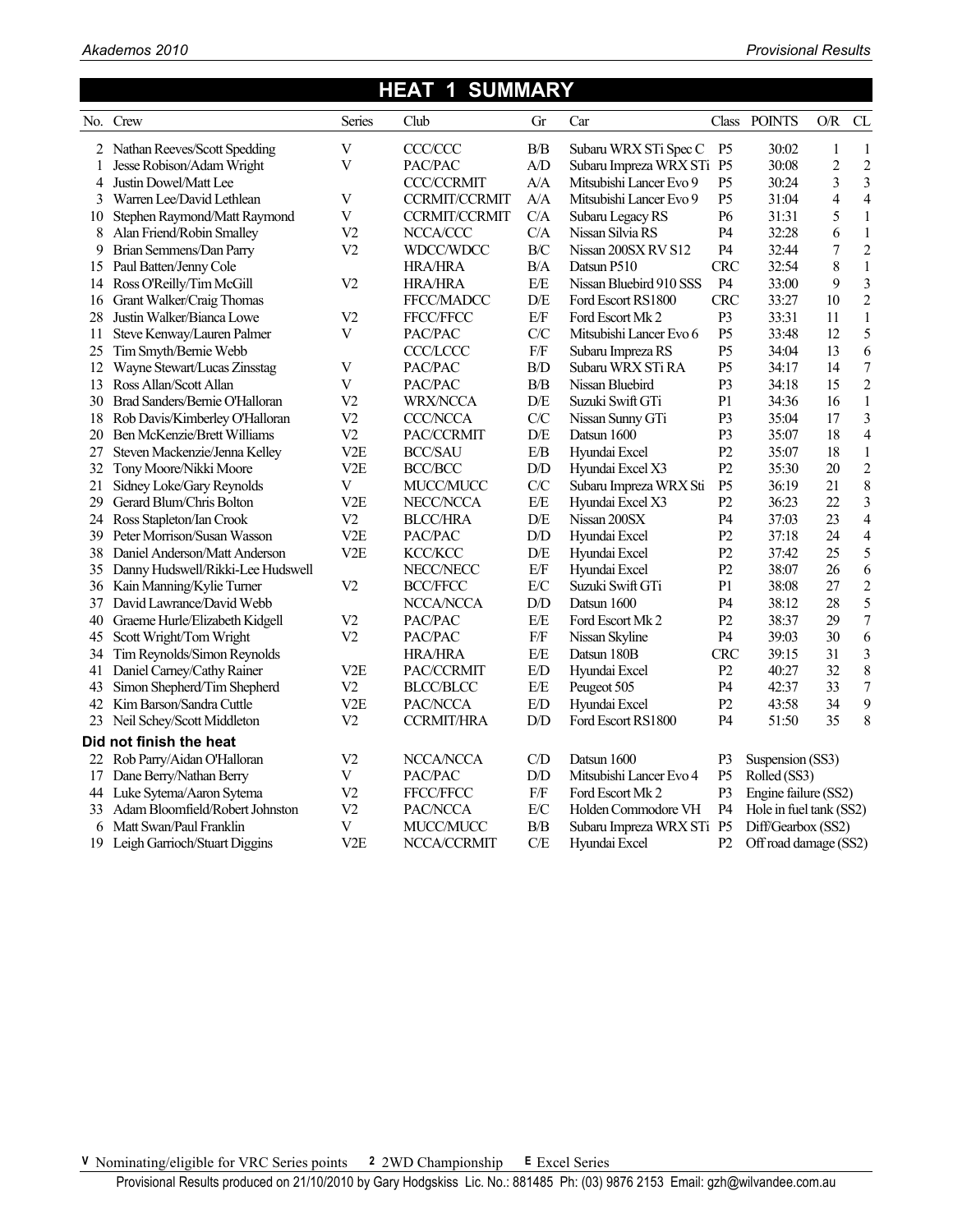## **HEAT 2 SUMMARY**

|    | No. Crew                           | Series           | Club                 | Gr                    | Car                       | Class          | <b>POINTS</b>           | $\mathcal{O}/\mathcal{R}$ | CL                       |
|----|------------------------------------|------------------|----------------------|-----------------------|---------------------------|----------------|-------------------------|---------------------------|--------------------------|
| 4  | Justin Dowel/Matt Lee              |                  | <b>CCC/CCRMIT</b>    | A/A                   | Mitsubishi Lancer Evo 9   | P <sub>5</sub> | 0:30:43                 | $\mathbf{1}$              | $\mathbf{1}$             |
| 2  | Nathan Reeves/Scott Spedding       | $\mathbf V$      | CCC/CCC              | $\rm B/B$             | Subaru WRX STi Spec C     | P <sub>5</sub> | 0:31:10                 | $\overline{c}$            | $\overline{c}$           |
| 10 | Stephen Raymond/Matt Raymond       | $\mathbf V$      | <b>CCRMIT/CCRMIT</b> | C/A                   | Subaru Legacy RS          | P <sub>6</sub> | 0:31:29                 | $\overline{\mathbf{3}}$   | $\mathbf{1}$             |
| 3  | Warren Lee/David Lethlean          | V                | <b>CCRMIT/CCRMIT</b> | A/A                   | Mitsubishi Lancer Evo 9   | P <sub>5</sub> | 0:32:07                 | 4                         | $\mathfrak{Z}$           |
| 15 | Paul Batten/Jenny Cole             |                  | <b>HRA/HRA</b>       | B/A                   | Datsun P510               | <b>CRC</b>     | 0:32:38                 | 5                         | $\mathbf{1}$             |
| 8  | Alan Friend/Robin Smalley          | V <sub>2</sub>   | NCCA/CCC             | C/A                   | Nissan Silvia RS          | P4             | 0:32:47                 | 6                         | $\,1\,$                  |
| 9  | Brian Semmens/Dan Parry            | V <sub>2</sub>   | WDCC/WDCC            | B/C                   | Nissan 200SX RV S12       | P4             | 0:32:49                 | 7                         | $\overline{2}$           |
| 16 | Grant Walker/Craig Thomas          |                  | <b>FFCC/MADCC</b>    | D/E                   | Ford Escort RS1800        | <b>CRC</b>     | 0:33:28                 | 8                         | $\overline{2}$           |
| 12 | Wayne Stewart/Lucas Zinsstag       | V                | PAC/PAC              | $\rm B/D$             | Subaru WRX STi RA         | P <sub>5</sub> | 0:33:51                 | 9                         | $\overline{4}$           |
| 28 | Justin Walker/Bianca Lowe          | V <sub>2</sub>   | <b>FFCC/FFCC</b>     | E/F                   | Ford Escort Mk 2          | P <sub>3</sub> | 0:34:11                 | 10                        | $\mathbf{1}$             |
| 11 | Steve Kenway/Lauren Palmer         | V                | PAC/PAC              | C/C                   | Mitsubishi Lancer Evo 6   | P <sub>5</sub> | 0:34:21                 | 11                        | 5                        |
| 14 | Ross O'Reilly/Tim McGill           | V <sub>2</sub>   | <b>HRA/HRA</b>       | E/E                   | Nissan Bluebird 910 SSS   | P4             | 0:34:31                 | 12                        | $\overline{\mathbf{3}}$  |
| 27 | Steven Mackenzie/Jenna Kelley      | V <sub>2</sub> E | <b>BCC/SAU</b>       | E/B                   | Hyundai Excel             | P <sub>2</sub> | 0:34:32                 | 13                        | $\mathbf{1}$             |
| 19 | Leigh Garrioch/Stuart Diggins      | V <sub>2</sub> E | NCCA/CCRMIT          | C/E                   | Hyundai Excel             | P2             | 0:34:46                 | 14                        | $\overline{c}$           |
| 32 | Tony Moore/Nikki Moore             | V <sub>2</sub> E | <b>BCC/BCC</b>       | ${\rm D/D}$           | Hyundai Excel X3          | P2             | 0:34:52                 | 15                        | 3                        |
| 13 | Ross Allan/Scott Allan             | V                | PAC/PAC              | $\rm B/B$             | Nissan Bluebird           | P <sub>3</sub> | 0:34:57                 | 16                        | $\overline{2}$           |
| 18 | Rob Davis/Kimberley O'Halloran     | V <sub>2</sub>   | <b>CCC/NCCA</b>      | C/C                   | Nissan Sunny GTi          | P <sub>3</sub> | 0:35:13                 | 17                        | 3                        |
| 25 | Tim Smyth/Bernie Webb              |                  | <b>CCC/LCCC</b>      | $\rm{F/F}$            | Subaru Impreza RS         | P <sub>5</sub> | 0:35:25                 | 18                        | 6                        |
| 21 | Sidney Loke/Gary Reynolds          | V                | MUCC/MUCC            | C/C                   | Subaru Impreza WRX Sti    | P <sub>5</sub> | 0:35:30                 | 19                        | $\overline{7}$           |
| 39 | Peter Morrison/Susan Wasson        | V <sub>2</sub> E | PAC/PAC              | D/D                   | Hyundai Excel             | P2             | 0:36:35                 | 20                        | $\overline{\mathcal{L}}$ |
| 34 | Tim Reynolds/Simon Reynolds        |                  | <b>HRA/HRA</b>       | E/E                   | Datsun 180B               | <b>CRC</b>     | 0:36:43                 | 21                        | $\mathfrak{Z}$           |
| 38 | Daniel Anderson/Matt Anderson      | V2E              | <b>KCC/KCC</b>       | D/E                   | Hyundai Excel             | P <sub>2</sub> | 0:37:16                 | 22                        | 5                        |
|    | 24 Ross Stapleton/Ian Crook        | V <sub>2</sub>   | <b>BLCC/HRA</b>      | D/E                   | Nissan 200SX              | P4             | 0:37:23                 | 23                        | $\overline{\mathbf{4}}$  |
| 45 | Scott Wright/Tom Wright            | V <sub>2</sub>   | PAC/PAC              | $\rm{F/F}$            | Nissan Skyline            | P4             | 0:37:47                 | 24                        | 5                        |
| 35 | Danny Hudswell/Rikki-Lee Hudswell  | V2E              | NECC/NECC            | $\rm E/F$             | Hyundai Excel             | P2             | 0:37:49                 | 25                        | 6                        |
|    | 37 David Lawrance/David Webb       | V <sub>2</sub>   | NCCA/NCCA            | ${\rm D/D}$           | Datsun 1600               | P <sub>4</sub> | 0:37:54                 | 26                        | 6                        |
| 41 | Daniel Carney/Cathy Rainer         | V2E              | PAC/CCRMIT           | E/D                   | Hyundai Excel             | P <sub>2</sub> | 0:39:32                 | 27                        | $\overline{7}$           |
|    | 36 Kain Manning/Kylie Turner       | V <sub>2</sub>   | <b>BCC/FFCC</b>      | E/C                   | Suzuki Swift GTi          | P1             | 0:40:20                 | 28                        | $\mathbf{1}$             |
| 42 | Kim Barson/Sandra Cuttle           | V <sub>2</sub> E | PAC/NCCA             | E/D                   | Hyundai Excel             | P2             | 0:44:07                 | 29                        | 8                        |
| 20 | Ben McKenzie/Brett Williams        | V <sub>2</sub>   | PAC/CCRMIT           | D/E                   | Datsun 1600               | P <sub>3</sub> | 1:07:31                 | 30                        | $\overline{\mathcal{L}}$ |
|    | Did not finish the heat            |                  |                      |                       |                           |                |                         |                           |                          |
| 43 | Simon Shepherd/Tim Shepherd        | V <sub>2</sub>   | <b>BLCC/BLCC</b>     | $\rm E/E$             | Peugeot 505               | P4             | Alternator (SS6)        |                           |                          |
| 30 | Brad Sanders/Bernie O'Halloran     | V <sub>2</sub>   | <b>WRX/NCCA</b>      | D/E                   | Suzuki Swift GTi          | P <sub>1</sub> | Mechanical (SS6)        |                           |                          |
| 23 | Neil Schey/Scott Middleton         | V <sub>2</sub>   | <b>CCRMIT/HRA</b>    | ${\rm D}\!/\!{\rm D}$ | Ford Escort RS1800        | P4             | Diff housing (SS6)      |                           |                          |
| 1  | Jesse Robison/Adam Wright          | $\mathbf V$      | PAC/PAC              | A/D                   | Subaru Impreza WRX STi P5 |                | Off road (SS6)          |                           |                          |
| 40 | Graeme Hurle/Elizabeth Kidgell     | V <sub>2</sub>   | PAC/PAC              | $\rm E/E$             | Ford Escort Mk 2          | P2             | Mechanical (SS5)        |                           |                          |
| 29 | Gerard Blum/Chris Bolton           | V <sub>2</sub> E | NECC/NCCA            | E/E                   | Hyundai Excel X3          | P2             | Fuel pump (SS5)         |                           |                          |
|    | Did not start the heat             |                  |                      |                       |                           |                |                         |                           |                          |
| 22 | Rob Parry/Aidan O'Halloran         | V <sub>2</sub>   | NCCA/NCCA            | C/D                   | Datsun 1600               | P <sub>3</sub> | Suspension (SS3)        |                           |                          |
| 17 | Dane Berry/Nathan Berry            | V                | PAC/PAC              | ${\rm D/D}$           | Mitsubishi Lancer Evo 4   | P <sub>5</sub> | Rolled (SS3)            |                           |                          |
| 44 | Luke Sytema/Aaron Sytema           | V <sub>2</sub>   | FFCC/FFCC            | $\rm{F/F}$            | Ford Escort Mk 2          | P <sub>3</sub> | Engine failure (SS2)    |                           |                          |
|    | 33 Adam Bloomfield/Robert Johnston | V <sub>2</sub>   | PAC/NCCA             | E/C                   | Holden Commodore VH       | P <sub>4</sub> | Hole in fuel tank (SS2) |                           |                          |
| 6  | Matt Swan/Paul Franklin            | V                | MUCC/MUCC            | B/B                   | Subaru Impreza WRX STi    | P <sub>5</sub> | Diff/Gearbox (SS2)      |                           |                          |

**V** Nominating/eligible for VRC Series points **2** 2WD Championship **E** Excel Series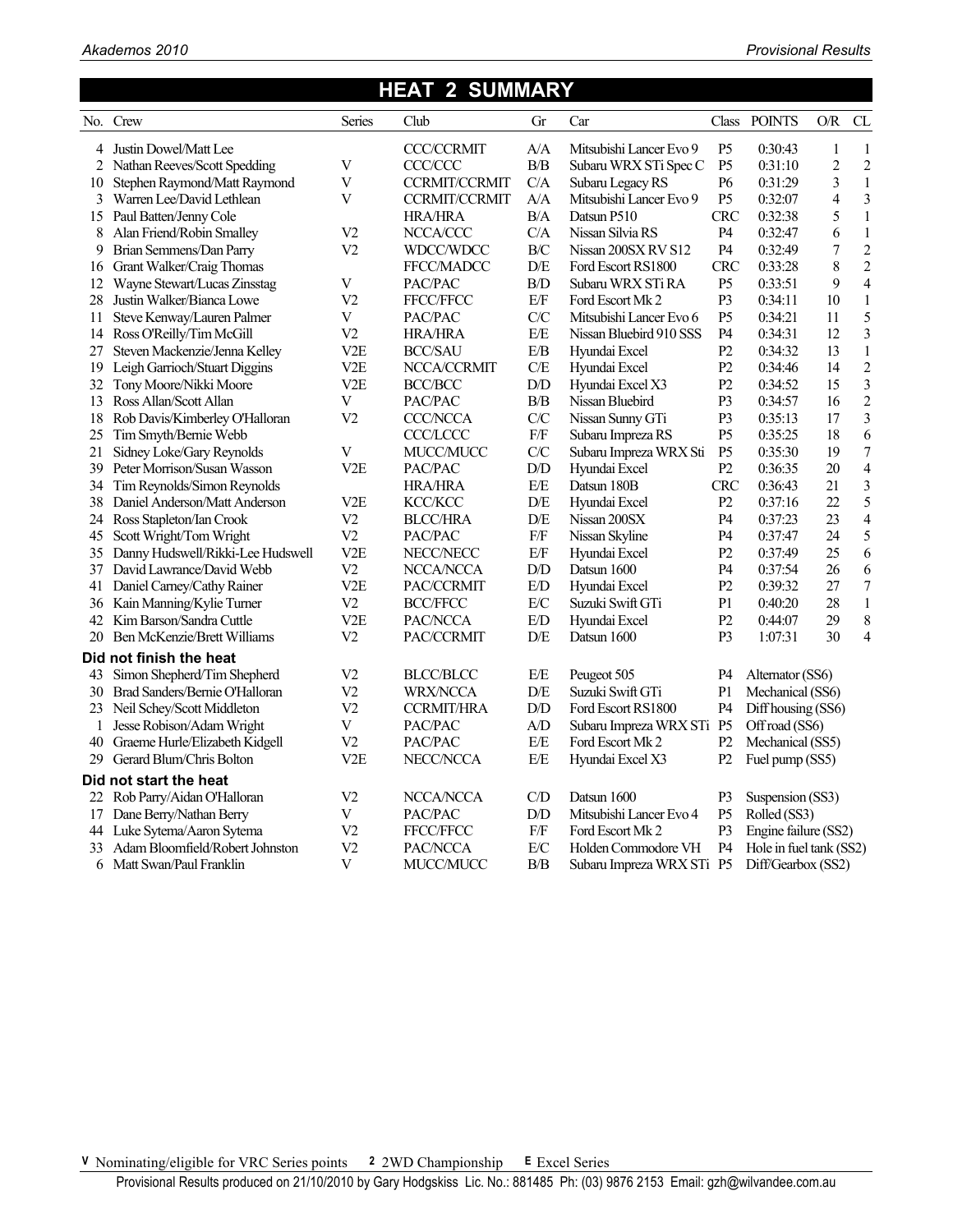| <b>STAGE TIMES</b> |                              |       |                 |            |                 |                 |                 |      |                             |  |  |
|--------------------|------------------------------|-------|-----------------|------------|-----------------|-----------------|-----------------|------|-----------------------------|--|--|
|                    | No Crew                      | SS1   | SS <sub>2</sub> | SS3        | SS <sub>4</sub> | SS <sub>5</sub> | SS <sub>6</sub> | PEN  | <b>TOTAL</b>                |  |  |
| 1                  | J. Robison / A. Wright       | 12:52 | 1:35            | 15:41      | 13:30           | 1:33            | <b>DNF</b>      |      | <b>DNF</b>                  |  |  |
|                    | 2 N. Reeves / S. Spedding    | 12:49 | 1:34            | 15:39      | 13:06           | 1:35            | 16:29           |      | 1:01:12                     |  |  |
| 3                  | W. Lee / D. Lethlean         | 13:12 | 1:39            | 16:13      | 13:53           | 1:40            | 16:34           |      | 1:03:11                     |  |  |
| 4                  | J. Dowel / M. Lee            | 12:49 | 1:37            | 15:58      | 13:16           | 1:34            | 15:53           |      | 1:01:07                     |  |  |
| 6                  | M. Swan / P. Franklin        | 13:07 | <b>DNF</b>      |            |                 |                 |                 |      | <b>DNF</b>                  |  |  |
| 8                  | A. Friend / R. Smalley       | 13:59 | 1:39            | 16:50      | 14:08           | 1:40            | 16:59           |      | 1:05:15                     |  |  |
| 9                  | B. Semmens / D. Parry        | 14:07 | 1:45            | 16:52      | 14:13           | 1:43            | 16:53           |      | 1:05:33                     |  |  |
| 10                 | S. Raymond / M. Raymond      | 13:35 | 1:38            | 16:18      | 13:30           | 1:37            | 16:22           |      | 1:03:00                     |  |  |
| 11                 | S. Kenway / L. Palmer        | 14:39 | 1:46            | 17:23      | 14:46           | 1:47            | 17:48           |      | 1:08:09                     |  |  |
| 12                 | W. Stewart / L. Zinsstag     | 14:59 | 1:47            | 17:31      | 14:30           | 1:44            | 17:37           |      | 1:08:08                     |  |  |
| 13                 | R. Allan / S. Allan          | 14:44 | 1:48            | 17:46      | 15:06           | 1:51            | 18:00           |      | 1:09:15                     |  |  |
| 14                 | R. O'Reilly / T. McGill      | 14:16 | 1:44            | 17:00      | 14:28           | 1:43            | 17:35           | 0:45 | 1:07:31                     |  |  |
| 15                 | P. Batten / J. Cole          | 14:03 | 1:44            | 17:07      | 13:57           | 1:41            | 17:00           |      | 1:05:32                     |  |  |
| 16                 | G. Walker / C. Thomas        | 14:27 | 1:45            | 17:15      | 14:17           | 1:43            | 17:28           |      | 1:06:55                     |  |  |
| 17                 | D. Berry / N. Berry          | 14:46 | 1:50            | <b>DNF</b> |                 |                 |                 |      | <b>DNF</b>                  |  |  |
| 18                 | R. Davis / K. O'Halloran     | 15:10 | 1:49            | 18:05      | 14:52           | 1:52            | 18:29           |      | 1:10:17                     |  |  |
| 19                 | L. Garrioch / S. Diggins     | 14:49 | $\ast$          | $\ast$     | 14:48           | 1:49            | 18:09           |      | 0:49:35                     |  |  |
| 20                 | B. McKenzie / B. Williams    | 15:15 | 1:49            | 18:03      | 15:08           | 1:46            | 50:37           |      | 1:42:38                     |  |  |
| 21                 | S. Loke / G. Reynolds        | 15:35 | 1:56            | 18:48      | 15:16           | 1:53            | 18:21           |      | 1:11:49                     |  |  |
| 22                 | R. Parry / A. O'Halloran     | 15:14 | 1:55            | <b>DNF</b> |                 |                 |                 |      | <b>DNF</b>                  |  |  |
| 23                 | N. Schey / S. Middleton      | 30:30 | 1:48            | 19:32      | 14:16           | 1:45            | <b>DNF</b>      |      | $\ensuremath{\mathrm{DNF}}$ |  |  |
| 24                 | R. Stapleton / I. Crook      | 16:08 | 2:01            | 18:54      | 15:54           | 1:58            | 19:31           |      | 1:14:26                     |  |  |
|                    | 25 T. Smyth / B. Webb        | 14:41 | 1:45            | 17:38      | 15:18           | 1:51            | 18:16           |      | 1:09:29                     |  |  |
| 27                 | S. Mackenzie / J. Kelley     | 15:19 | 1:50            | 17:58      | 14:47           | 1:48            | 17:57           |      | 1:09:39                     |  |  |
| 28                 | J. Walker / B. Lowe          | 14:10 | 1:45            | 17:36      | 14:31           | 1:46            | 17:54           |      | 1:07:42                     |  |  |
| 29                 | G. Blum / C. Bolton          | 15:59 | 1:59            | 18:25      | 16:28           | <b>DNF</b>      |                 |      | <b>DNF</b>                  |  |  |
| 30                 | B. Sanders / B. O'Halloran   | 15:07 | 1:49            | 17:40      | 14:42           | 1:48            | <b>DNF</b>      |      | <b>DNF</b>                  |  |  |
| 32                 | T. Moore / N. Moore          | 15:25 | 1:55            | 18:10      | 14:51           | 1:54            | 18:07           |      | 1:10:22                     |  |  |
| 33                 | A. Bloomfield / R. Johnston  | 16:13 | <b>DNF</b>      |            |                 |                 |                 |      | <b>DNF</b>                  |  |  |
|                    | 34 T. Reynolds / S. Reynolds | 15:57 | 1:57            | 19:21      | 15:47           | 1:57            | 18:59           | 2:00 | 1:15:58                     |  |  |
| 35                 | D. Hudswell / R. Hudswell    | 16:15 | 2:04            | 19:48      | 16:01           | 1:58            | 19:50           |      | 1:15:56                     |  |  |
|                    | 36 K. Manning / K. Turner    | 16:21 | 2:05            | 19:42      | 15:47           | 2:01            | 22:32           |      | 1:18:28                     |  |  |
| 37                 | D. Lawrance / D. Webb        | 16:17 | 2:08            | 19:47      | 15:59           | 2:05            | 19:50           |      | 1:16:06                     |  |  |
|                    | 38 D. Anderson / M. Anderson | 16:04 | 2:02            | 19:36      | 15:45           | 2:05            | 19:26           |      | 1:14:58                     |  |  |
|                    | 39 P. Morrison / S. Wasson   | 16:06 | 2:01            | 19:11      | 15:24           | 2:01            | 19:10           |      | 1:13:53                     |  |  |
| 40                 | G. Hurle / E. Kidgell        | 16:33 | 2:10            | 19:54      | 16:20           | <b>DNF</b>      |                 |      | <b>DNF</b>                  |  |  |
| 41                 | D. Carney / C. Rainer        | 17:10 | 2:13            | 21:04      | 16:33           | 2:09            | 20:50           |      | 1:19:59                     |  |  |
| 42                 | K. Barson / S. Cuttle        | 18:30 | 2:21            | 23:07      | 17:55           | 2:32            | 23:40           |      | 1:28:05                     |  |  |
| 43                 | S. Shepherd / T. Shepherd    | 18:51 | 2:24            | 21:22      | 17:57           | 2:08            | <b>DNF</b>      |      | <b>DNF</b>                  |  |  |
|                    | 44 L. Sytema / A. Sytema     | 14:44 | <b>DNF</b>      |            |                 |                 |                 |      | <b>DNF</b>                  |  |  |
|                    | 45 S. Wright / T. Wright     | 16:51 | 2:05            | 20:07      | 16:16           | 1:58            | 19:33           |      | 1:16:50                     |  |  |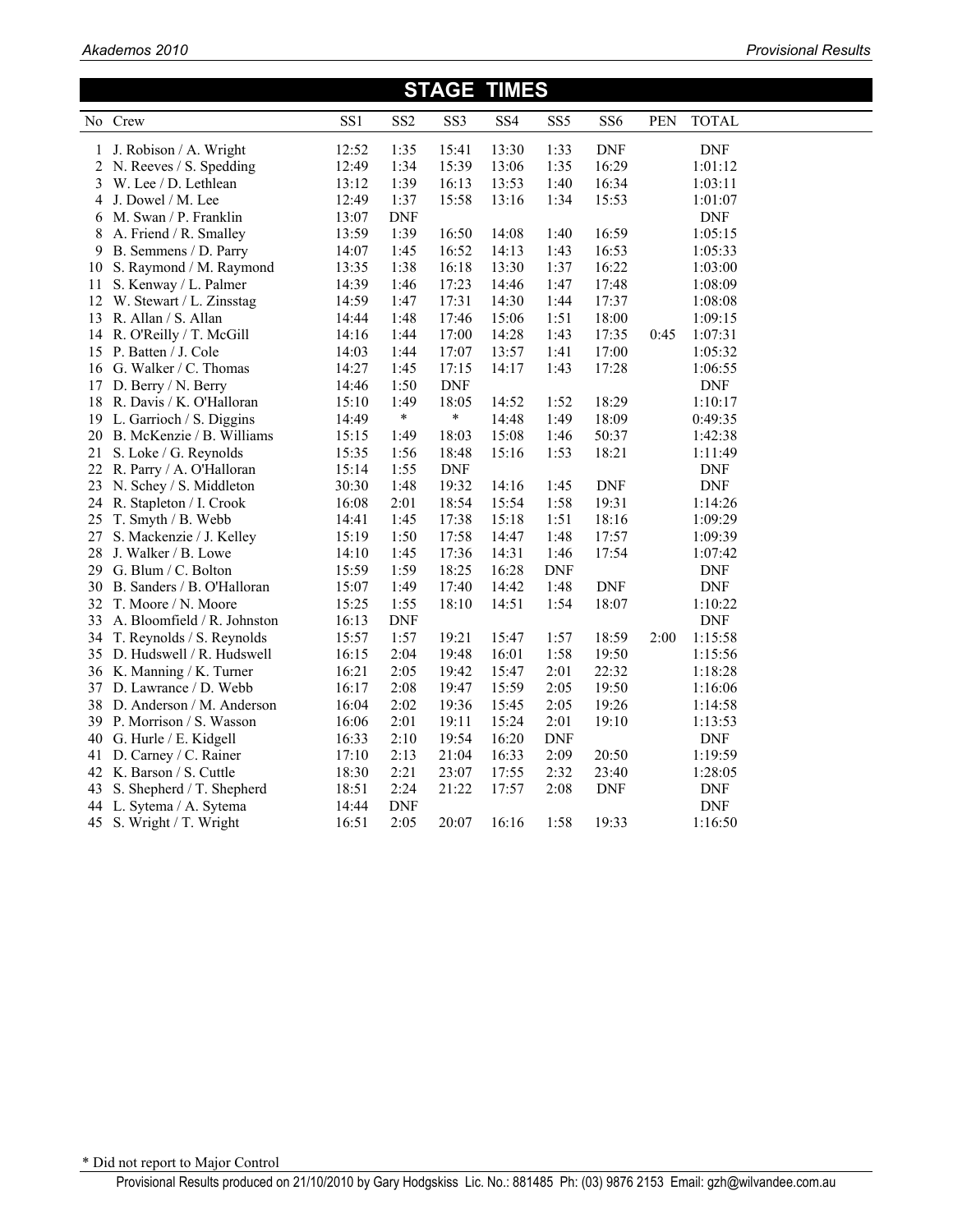## **PENALTIES**

| No. | Crew                       | Offence                 | Penalty | Total |  |
|-----|----------------------------|-------------------------|---------|-------|--|
|     | 14 R. O'Reilly / T. McGill | 9 minutes late at TC 8  | 0:45    | 0:45  |  |
| 34  | T. Reynolds / S. Reynolds  | 2 minutes early at TC 3 | 2:00    | 2:00  |  |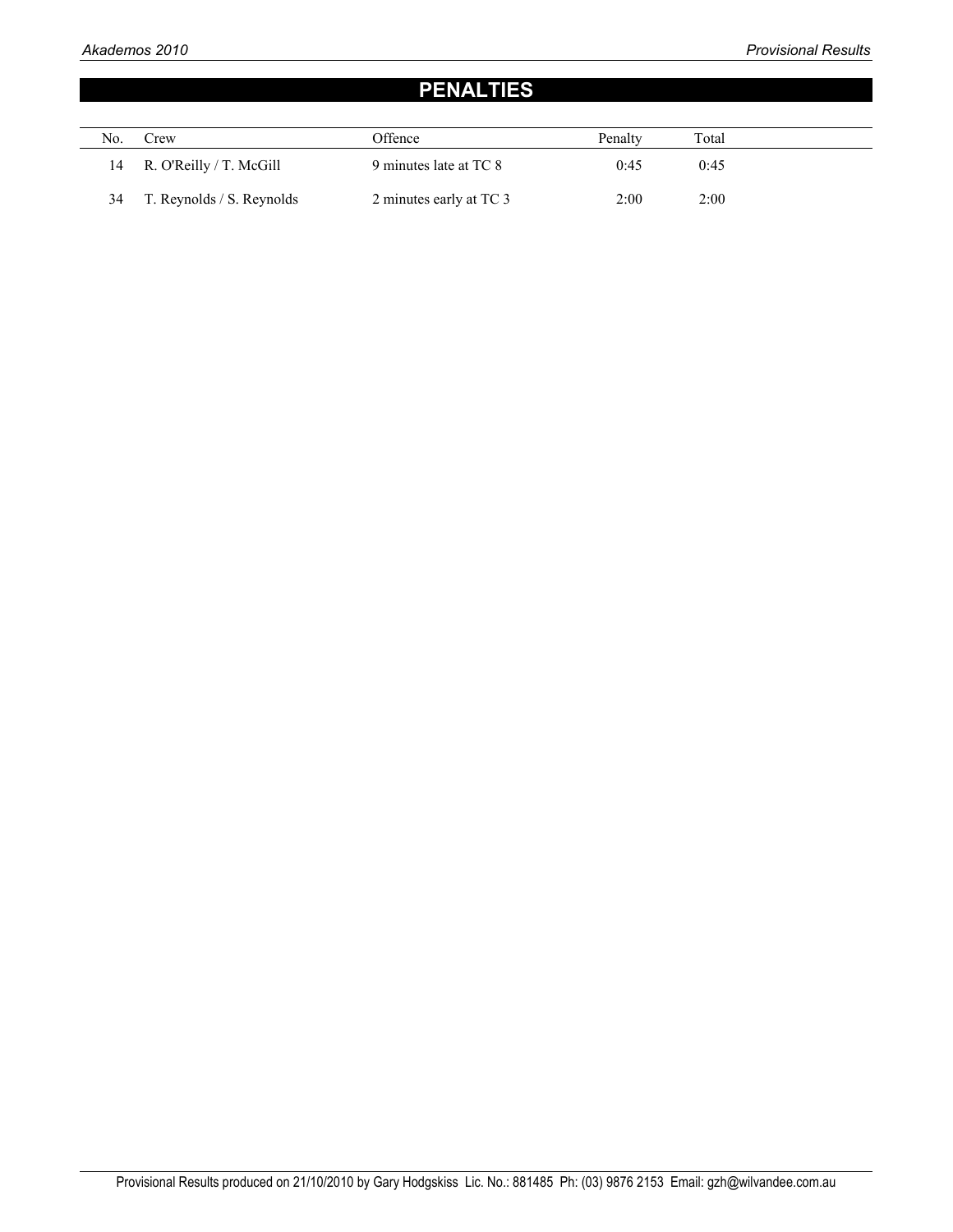| SS1<br>SS <sub>2</sub><br>SS <sub>3</sub><br>SS <sub>4</sub><br>SS <sub>5</sub><br>No Crew<br>SS <sub>6</sub><br>3<br>3<br>2<br>3<br>3<br><b>DNF</b><br>J. Robison / A. Wright<br>1<br>$\mathbf{1}$<br>$\mathbf{1}$<br>$\mathbf{1}$<br>$\mathbf{1}$<br>2<br>N. Reeves / S. Spedding<br>1<br>2<br>5<br>4<br>4<br>4<br>4<br>4<br>W. Lee / D. Lethlean<br>3<br>2<br>3<br>$\overline{c}$<br>2<br>1<br>J. Dowel / M. Lee<br>1<br>4<br>4<br><b>DNF</b><br>M. Swan / P. Franklin<br>6<br>7<br>5<br>8<br>A. Friend / R. Smalley<br>6<br>6<br>6<br>6<br>$\overline{7}$<br>$\,8\,$<br>9<br>8<br>7<br>8<br>B. Semmens / D. Parry<br>9<br>5<br>5<br>5<br>5<br>3<br>6<br>S. Raymond / M. Raymond<br>10<br>12<br>13<br>12<br>12<br>12<br>12<br>S. Kenway / L. Palmer<br>11<br>13<br>11<br>19<br>16<br>14<br>13<br>12<br>W. Stewart / L. Zinsstag<br>15<br>13<br>13 R. Allan / S. Allan<br>15<br>14<br>16<br>16<br>9<br>$\boldsymbol{9}$<br>11<br>10<br>11<br>11<br>14 R. O'Reilly / T. McGill<br>8<br>$\overline{7}$<br>15 P. Batten / J. Cole<br>8<br>7<br>7<br>6<br>9<br>8<br>12<br>11<br>9<br>16 G. Walker / C. Thomas<br>10<br>17<br>15<br>D. Berry / N. Berry<br><b>DNF</b><br>17<br>21<br>18<br>17<br>18<br>18<br>16<br>18 R. Davis / K. O'Halloran<br>18<br>38<br>36<br>34<br>30<br>19 L. Garrioch / S. Diggins<br>36<br>23<br>19<br>18<br>19<br>19<br>29<br>B. McKenzie / B. Williams<br>20<br>26<br>23<br>21<br>21<br>21<br>18<br>21<br>S. Loke / G. Reynolds<br>22<br>$20\,$<br><b>DNF</b><br>22<br>R. Parry / A. O'Halloran<br>37<br>35<br>35<br>41<br>33<br><b>DNF</b><br>23 N. Schey / S. Middleton<br>27<br>30<br>23<br>24<br>23<br>20<br>24 R. Stapleton / I. Crook<br>14<br>13<br>15<br>15<br>T. Smyth / B. Webb<br>13<br>14<br>25<br>20<br>24<br>18<br>17<br>17<br>15<br>S. Mackenzie / J. Kelley<br>27<br>$\overline{9}$<br>10<br>11<br>10<br>10<br>10<br>28<br>J. Walker / B. Lowe<br>27<br>22<br>24<br>23<br><b>DNF</b><br>G. Blum / C. Bolton<br>29<br>20<br>17<br>16<br>14<br>14<br><b>DNF</b><br>B. Sanders / B. O'Halloran<br>30<br>25<br>22<br>20<br>20<br>T. Moore / N. Moore<br>20<br>17<br>32<br>31<br><b>DNF</b><br>33<br>A. Bloomfield / R. Johnston<br>38<br>34<br>31<br>29<br>28<br>23<br>T. Reynolds / S. Reynolds<br>34<br>32<br>28<br>27<br>22<br>26<br>26<br>35 D. Hudswell / R. Hudswell<br>34<br>30<br>27<br>26<br>25<br>26<br>36 K. Manning / K. Turner<br>33<br>29<br>28<br>28<br>27<br>24<br>D. Lawrance / D. Webb<br>37<br>28<br>25<br>25<br>25<br>24<br>21<br>38 D. Anderson / M. Anderson<br>26<br>22<br>22<br>19<br>29<br>24<br>39 P. Morrison / S. Wasson<br>35<br>31<br>32<br><b>DNF</b><br>29<br>G. Hurle / E. Kidgell<br>40<br>37<br>33<br>32<br>31<br>D. Carney / C. Rainer<br>30<br>27<br>41<br>39<br>35<br>34<br>32<br>28<br>K. Barson / S. Cuttle<br>34<br>42<br>31<br>40<br>36<br>33<br>33<br><b>DNF</b><br>S. Shepherd / T. Shepherd<br>43<br>15<br><b>DNF</b><br>L. Sytema / A. Sytema<br>44 |    |                       | <u>UUIKIGHI PROGRESSIVE PLACINGS</u> |    |    |    |    |    |  |
|----------------------------------------------------------------------------------------------------------------------------------------------------------------------------------------------------------------------------------------------------------------------------------------------------------------------------------------------------------------------------------------------------------------------------------------------------------------------------------------------------------------------------------------------------------------------------------------------------------------------------------------------------------------------------------------------------------------------------------------------------------------------------------------------------------------------------------------------------------------------------------------------------------------------------------------------------------------------------------------------------------------------------------------------------------------------------------------------------------------------------------------------------------------------------------------------------------------------------------------------------------------------------------------------------------------------------------------------------------------------------------------------------------------------------------------------------------------------------------------------------------------------------------------------------------------------------------------------------------------------------------------------------------------------------------------------------------------------------------------------------------------------------------------------------------------------------------------------------------------------------------------------------------------------------------------------------------------------------------------------------------------------------------------------------------------------------------------------------------------------------------------------------------------------------------------------------------------------------------------------------------------------------------------------------------------------------------------------------------------------------------------------------------------------------------------------------------------------------------------------------------------------------------------------------------------------------------------------------------------------------------------------------------------------------------------------------------------------------------------------------------------------------------------------------------------------------------------------------------------------------------------------------------------------------------------|----|-----------------------|--------------------------------------|----|----|----|----|----|--|
|                                                                                                                                                                                                                                                                                                                                                                                                                                                                                                                                                                                                                                                                                                                                                                                                                                                                                                                                                                                                                                                                                                                                                                                                                                                                                                                                                                                                                                                                                                                                                                                                                                                                                                                                                                                                                                                                                                                                                                                                                                                                                                                                                                                                                                                                                                                                                                                                                                                                                                                                                                                                                                                                                                                                                                                                                                                                                                                                        |    |                       |                                      |    |    |    |    |    |  |
|                                                                                                                                                                                                                                                                                                                                                                                                                                                                                                                                                                                                                                                                                                                                                                                                                                                                                                                                                                                                                                                                                                                                                                                                                                                                                                                                                                                                                                                                                                                                                                                                                                                                                                                                                                                                                                                                                                                                                                                                                                                                                                                                                                                                                                                                                                                                                                                                                                                                                                                                                                                                                                                                                                                                                                                                                                                                                                                                        |    |                       |                                      |    |    |    |    |    |  |
|                                                                                                                                                                                                                                                                                                                                                                                                                                                                                                                                                                                                                                                                                                                                                                                                                                                                                                                                                                                                                                                                                                                                                                                                                                                                                                                                                                                                                                                                                                                                                                                                                                                                                                                                                                                                                                                                                                                                                                                                                                                                                                                                                                                                                                                                                                                                                                                                                                                                                                                                                                                                                                                                                                                                                                                                                                                                                                                                        |    |                       |                                      |    |    |    |    |    |  |
|                                                                                                                                                                                                                                                                                                                                                                                                                                                                                                                                                                                                                                                                                                                                                                                                                                                                                                                                                                                                                                                                                                                                                                                                                                                                                                                                                                                                                                                                                                                                                                                                                                                                                                                                                                                                                                                                                                                                                                                                                                                                                                                                                                                                                                                                                                                                                                                                                                                                                                                                                                                                                                                                                                                                                                                                                                                                                                                                        |    |                       |                                      |    |    |    |    |    |  |
|                                                                                                                                                                                                                                                                                                                                                                                                                                                                                                                                                                                                                                                                                                                                                                                                                                                                                                                                                                                                                                                                                                                                                                                                                                                                                                                                                                                                                                                                                                                                                                                                                                                                                                                                                                                                                                                                                                                                                                                                                                                                                                                                                                                                                                                                                                                                                                                                                                                                                                                                                                                                                                                                                                                                                                                                                                                                                                                                        |    |                       |                                      |    |    |    |    |    |  |
|                                                                                                                                                                                                                                                                                                                                                                                                                                                                                                                                                                                                                                                                                                                                                                                                                                                                                                                                                                                                                                                                                                                                                                                                                                                                                                                                                                                                                                                                                                                                                                                                                                                                                                                                                                                                                                                                                                                                                                                                                                                                                                                                                                                                                                                                                                                                                                                                                                                                                                                                                                                                                                                                                                                                                                                                                                                                                                                                        |    |                       |                                      |    |    |    |    |    |  |
|                                                                                                                                                                                                                                                                                                                                                                                                                                                                                                                                                                                                                                                                                                                                                                                                                                                                                                                                                                                                                                                                                                                                                                                                                                                                                                                                                                                                                                                                                                                                                                                                                                                                                                                                                                                                                                                                                                                                                                                                                                                                                                                                                                                                                                                                                                                                                                                                                                                                                                                                                                                                                                                                                                                                                                                                                                                                                                                                        |    |                       |                                      |    |    |    |    |    |  |
|                                                                                                                                                                                                                                                                                                                                                                                                                                                                                                                                                                                                                                                                                                                                                                                                                                                                                                                                                                                                                                                                                                                                                                                                                                                                                                                                                                                                                                                                                                                                                                                                                                                                                                                                                                                                                                                                                                                                                                                                                                                                                                                                                                                                                                                                                                                                                                                                                                                                                                                                                                                                                                                                                                                                                                                                                                                                                                                                        |    |                       |                                      |    |    |    |    |    |  |
|                                                                                                                                                                                                                                                                                                                                                                                                                                                                                                                                                                                                                                                                                                                                                                                                                                                                                                                                                                                                                                                                                                                                                                                                                                                                                                                                                                                                                                                                                                                                                                                                                                                                                                                                                                                                                                                                                                                                                                                                                                                                                                                                                                                                                                                                                                                                                                                                                                                                                                                                                                                                                                                                                                                                                                                                                                                                                                                                        |    |                       |                                      |    |    |    |    |    |  |
|                                                                                                                                                                                                                                                                                                                                                                                                                                                                                                                                                                                                                                                                                                                                                                                                                                                                                                                                                                                                                                                                                                                                                                                                                                                                                                                                                                                                                                                                                                                                                                                                                                                                                                                                                                                                                                                                                                                                                                                                                                                                                                                                                                                                                                                                                                                                                                                                                                                                                                                                                                                                                                                                                                                                                                                                                                                                                                                                        |    |                       |                                      |    |    |    |    |    |  |
|                                                                                                                                                                                                                                                                                                                                                                                                                                                                                                                                                                                                                                                                                                                                                                                                                                                                                                                                                                                                                                                                                                                                                                                                                                                                                                                                                                                                                                                                                                                                                                                                                                                                                                                                                                                                                                                                                                                                                                                                                                                                                                                                                                                                                                                                                                                                                                                                                                                                                                                                                                                                                                                                                                                                                                                                                                                                                                                                        |    |                       |                                      |    |    |    |    |    |  |
|                                                                                                                                                                                                                                                                                                                                                                                                                                                                                                                                                                                                                                                                                                                                                                                                                                                                                                                                                                                                                                                                                                                                                                                                                                                                                                                                                                                                                                                                                                                                                                                                                                                                                                                                                                                                                                                                                                                                                                                                                                                                                                                                                                                                                                                                                                                                                                                                                                                                                                                                                                                                                                                                                                                                                                                                                                                                                                                                        |    |                       |                                      |    |    |    |    |    |  |
|                                                                                                                                                                                                                                                                                                                                                                                                                                                                                                                                                                                                                                                                                                                                                                                                                                                                                                                                                                                                                                                                                                                                                                                                                                                                                                                                                                                                                                                                                                                                                                                                                                                                                                                                                                                                                                                                                                                                                                                                                                                                                                                                                                                                                                                                                                                                                                                                                                                                                                                                                                                                                                                                                                                                                                                                                                                                                                                                        |    |                       |                                      |    |    |    |    |    |  |
|                                                                                                                                                                                                                                                                                                                                                                                                                                                                                                                                                                                                                                                                                                                                                                                                                                                                                                                                                                                                                                                                                                                                                                                                                                                                                                                                                                                                                                                                                                                                                                                                                                                                                                                                                                                                                                                                                                                                                                                                                                                                                                                                                                                                                                                                                                                                                                                                                                                                                                                                                                                                                                                                                                                                                                                                                                                                                                                                        |    |                       |                                      |    |    |    |    |    |  |
|                                                                                                                                                                                                                                                                                                                                                                                                                                                                                                                                                                                                                                                                                                                                                                                                                                                                                                                                                                                                                                                                                                                                                                                                                                                                                                                                                                                                                                                                                                                                                                                                                                                                                                                                                                                                                                                                                                                                                                                                                                                                                                                                                                                                                                                                                                                                                                                                                                                                                                                                                                                                                                                                                                                                                                                                                                                                                                                                        |    |                       |                                      |    |    |    |    |    |  |
|                                                                                                                                                                                                                                                                                                                                                                                                                                                                                                                                                                                                                                                                                                                                                                                                                                                                                                                                                                                                                                                                                                                                                                                                                                                                                                                                                                                                                                                                                                                                                                                                                                                                                                                                                                                                                                                                                                                                                                                                                                                                                                                                                                                                                                                                                                                                                                                                                                                                                                                                                                                                                                                                                                                                                                                                                                                                                                                                        |    |                       |                                      |    |    |    |    |    |  |
|                                                                                                                                                                                                                                                                                                                                                                                                                                                                                                                                                                                                                                                                                                                                                                                                                                                                                                                                                                                                                                                                                                                                                                                                                                                                                                                                                                                                                                                                                                                                                                                                                                                                                                                                                                                                                                                                                                                                                                                                                                                                                                                                                                                                                                                                                                                                                                                                                                                                                                                                                                                                                                                                                                                                                                                                                                                                                                                                        |    |                       |                                      |    |    |    |    |    |  |
|                                                                                                                                                                                                                                                                                                                                                                                                                                                                                                                                                                                                                                                                                                                                                                                                                                                                                                                                                                                                                                                                                                                                                                                                                                                                                                                                                                                                                                                                                                                                                                                                                                                                                                                                                                                                                                                                                                                                                                                                                                                                                                                                                                                                                                                                                                                                                                                                                                                                                                                                                                                                                                                                                                                                                                                                                                                                                                                                        |    |                       |                                      |    |    |    |    |    |  |
|                                                                                                                                                                                                                                                                                                                                                                                                                                                                                                                                                                                                                                                                                                                                                                                                                                                                                                                                                                                                                                                                                                                                                                                                                                                                                                                                                                                                                                                                                                                                                                                                                                                                                                                                                                                                                                                                                                                                                                                                                                                                                                                                                                                                                                                                                                                                                                                                                                                                                                                                                                                                                                                                                                                                                                                                                                                                                                                                        |    |                       |                                      |    |    |    |    |    |  |
|                                                                                                                                                                                                                                                                                                                                                                                                                                                                                                                                                                                                                                                                                                                                                                                                                                                                                                                                                                                                                                                                                                                                                                                                                                                                                                                                                                                                                                                                                                                                                                                                                                                                                                                                                                                                                                                                                                                                                                                                                                                                                                                                                                                                                                                                                                                                                                                                                                                                                                                                                                                                                                                                                                                                                                                                                                                                                                                                        |    |                       |                                      |    |    |    |    |    |  |
|                                                                                                                                                                                                                                                                                                                                                                                                                                                                                                                                                                                                                                                                                                                                                                                                                                                                                                                                                                                                                                                                                                                                                                                                                                                                                                                                                                                                                                                                                                                                                                                                                                                                                                                                                                                                                                                                                                                                                                                                                                                                                                                                                                                                                                                                                                                                                                                                                                                                                                                                                                                                                                                                                                                                                                                                                                                                                                                                        |    |                       |                                      |    |    |    |    |    |  |
|                                                                                                                                                                                                                                                                                                                                                                                                                                                                                                                                                                                                                                                                                                                                                                                                                                                                                                                                                                                                                                                                                                                                                                                                                                                                                                                                                                                                                                                                                                                                                                                                                                                                                                                                                                                                                                                                                                                                                                                                                                                                                                                                                                                                                                                                                                                                                                                                                                                                                                                                                                                                                                                                                                                                                                                                                                                                                                                                        |    |                       |                                      |    |    |    |    |    |  |
|                                                                                                                                                                                                                                                                                                                                                                                                                                                                                                                                                                                                                                                                                                                                                                                                                                                                                                                                                                                                                                                                                                                                                                                                                                                                                                                                                                                                                                                                                                                                                                                                                                                                                                                                                                                                                                                                                                                                                                                                                                                                                                                                                                                                                                                                                                                                                                                                                                                                                                                                                                                                                                                                                                                                                                                                                                                                                                                                        |    |                       |                                      |    |    |    |    |    |  |
|                                                                                                                                                                                                                                                                                                                                                                                                                                                                                                                                                                                                                                                                                                                                                                                                                                                                                                                                                                                                                                                                                                                                                                                                                                                                                                                                                                                                                                                                                                                                                                                                                                                                                                                                                                                                                                                                                                                                                                                                                                                                                                                                                                                                                                                                                                                                                                                                                                                                                                                                                                                                                                                                                                                                                                                                                                                                                                                                        |    |                       |                                      |    |    |    |    |    |  |
|                                                                                                                                                                                                                                                                                                                                                                                                                                                                                                                                                                                                                                                                                                                                                                                                                                                                                                                                                                                                                                                                                                                                                                                                                                                                                                                                                                                                                                                                                                                                                                                                                                                                                                                                                                                                                                                                                                                                                                                                                                                                                                                                                                                                                                                                                                                                                                                                                                                                                                                                                                                                                                                                                                                                                                                                                                                                                                                                        |    |                       |                                      |    |    |    |    |    |  |
|                                                                                                                                                                                                                                                                                                                                                                                                                                                                                                                                                                                                                                                                                                                                                                                                                                                                                                                                                                                                                                                                                                                                                                                                                                                                                                                                                                                                                                                                                                                                                                                                                                                                                                                                                                                                                                                                                                                                                                                                                                                                                                                                                                                                                                                                                                                                                                                                                                                                                                                                                                                                                                                                                                                                                                                                                                                                                                                                        |    |                       |                                      |    |    |    |    |    |  |
|                                                                                                                                                                                                                                                                                                                                                                                                                                                                                                                                                                                                                                                                                                                                                                                                                                                                                                                                                                                                                                                                                                                                                                                                                                                                                                                                                                                                                                                                                                                                                                                                                                                                                                                                                                                                                                                                                                                                                                                                                                                                                                                                                                                                                                                                                                                                                                                                                                                                                                                                                                                                                                                                                                                                                                                                                                                                                                                                        |    |                       |                                      |    |    |    |    |    |  |
|                                                                                                                                                                                                                                                                                                                                                                                                                                                                                                                                                                                                                                                                                                                                                                                                                                                                                                                                                                                                                                                                                                                                                                                                                                                                                                                                                                                                                                                                                                                                                                                                                                                                                                                                                                                                                                                                                                                                                                                                                                                                                                                                                                                                                                                                                                                                                                                                                                                                                                                                                                                                                                                                                                                                                                                                                                                                                                                                        |    |                       |                                      |    |    |    |    |    |  |
|                                                                                                                                                                                                                                                                                                                                                                                                                                                                                                                                                                                                                                                                                                                                                                                                                                                                                                                                                                                                                                                                                                                                                                                                                                                                                                                                                                                                                                                                                                                                                                                                                                                                                                                                                                                                                                                                                                                                                                                                                                                                                                                                                                                                                                                                                                                                                                                                                                                                                                                                                                                                                                                                                                                                                                                                                                                                                                                                        |    |                       |                                      |    |    |    |    |    |  |
|                                                                                                                                                                                                                                                                                                                                                                                                                                                                                                                                                                                                                                                                                                                                                                                                                                                                                                                                                                                                                                                                                                                                                                                                                                                                                                                                                                                                                                                                                                                                                                                                                                                                                                                                                                                                                                                                                                                                                                                                                                                                                                                                                                                                                                                                                                                                                                                                                                                                                                                                                                                                                                                                                                                                                                                                                                                                                                                                        |    |                       |                                      |    |    |    |    |    |  |
|                                                                                                                                                                                                                                                                                                                                                                                                                                                                                                                                                                                                                                                                                                                                                                                                                                                                                                                                                                                                                                                                                                                                                                                                                                                                                                                                                                                                                                                                                                                                                                                                                                                                                                                                                                                                                                                                                                                                                                                                                                                                                                                                                                                                                                                                                                                                                                                                                                                                                                                                                                                                                                                                                                                                                                                                                                                                                                                                        |    |                       |                                      |    |    |    |    |    |  |
|                                                                                                                                                                                                                                                                                                                                                                                                                                                                                                                                                                                                                                                                                                                                                                                                                                                                                                                                                                                                                                                                                                                                                                                                                                                                                                                                                                                                                                                                                                                                                                                                                                                                                                                                                                                                                                                                                                                                                                                                                                                                                                                                                                                                                                                                                                                                                                                                                                                                                                                                                                                                                                                                                                                                                                                                                                                                                                                                        |    |                       |                                      |    |    |    |    |    |  |
|                                                                                                                                                                                                                                                                                                                                                                                                                                                                                                                                                                                                                                                                                                                                                                                                                                                                                                                                                                                                                                                                                                                                                                                                                                                                                                                                                                                                                                                                                                                                                                                                                                                                                                                                                                                                                                                                                                                                                                                                                                                                                                                                                                                                                                                                                                                                                                                                                                                                                                                                                                                                                                                                                                                                                                                                                                                                                                                                        |    |                       |                                      |    |    |    |    |    |  |
|                                                                                                                                                                                                                                                                                                                                                                                                                                                                                                                                                                                                                                                                                                                                                                                                                                                                                                                                                                                                                                                                                                                                                                                                                                                                                                                                                                                                                                                                                                                                                                                                                                                                                                                                                                                                                                                                                                                                                                                                                                                                                                                                                                                                                                                                                                                                                                                                                                                                                                                                                                                                                                                                                                                                                                                                                                                                                                                                        |    |                       |                                      |    |    |    |    |    |  |
|                                                                                                                                                                                                                                                                                                                                                                                                                                                                                                                                                                                                                                                                                                                                                                                                                                                                                                                                                                                                                                                                                                                                                                                                                                                                                                                                                                                                                                                                                                                                                                                                                                                                                                                                                                                                                                                                                                                                                                                                                                                                                                                                                                                                                                                                                                                                                                                                                                                                                                                                                                                                                                                                                                                                                                                                                                                                                                                                        |    |                       |                                      |    |    |    |    |    |  |
|                                                                                                                                                                                                                                                                                                                                                                                                                                                                                                                                                                                                                                                                                                                                                                                                                                                                                                                                                                                                                                                                                                                                                                                                                                                                                                                                                                                                                                                                                                                                                                                                                                                                                                                                                                                                                                                                                                                                                                                                                                                                                                                                                                                                                                                                                                                                                                                                                                                                                                                                                                                                                                                                                                                                                                                                                                                                                                                                        |    |                       |                                      |    |    |    |    |    |  |
|                                                                                                                                                                                                                                                                                                                                                                                                                                                                                                                                                                                                                                                                                                                                                                                                                                                                                                                                                                                                                                                                                                                                                                                                                                                                                                                                                                                                                                                                                                                                                                                                                                                                                                                                                                                                                                                                                                                                                                                                                                                                                                                                                                                                                                                                                                                                                                                                                                                                                                                                                                                                                                                                                                                                                                                                                                                                                                                                        |    |                       |                                      |    |    |    |    |    |  |
|                                                                                                                                                                                                                                                                                                                                                                                                                                                                                                                                                                                                                                                                                                                                                                                                                                                                                                                                                                                                                                                                                                                                                                                                                                                                                                                                                                                                                                                                                                                                                                                                                                                                                                                                                                                                                                                                                                                                                                                                                                                                                                                                                                                                                                                                                                                                                                                                                                                                                                                                                                                                                                                                                                                                                                                                                                                                                                                                        |    |                       |                                      |    |    |    |    |    |  |
|                                                                                                                                                                                                                                                                                                                                                                                                                                                                                                                                                                                                                                                                                                                                                                                                                                                                                                                                                                                                                                                                                                                                                                                                                                                                                                                                                                                                                                                                                                                                                                                                                                                                                                                                                                                                                                                                                                                                                                                                                                                                                                                                                                                                                                                                                                                                                                                                                                                                                                                                                                                                                                                                                                                                                                                                                                                                                                                                        |    |                       |                                      |    |    |    |    |    |  |
|                                                                                                                                                                                                                                                                                                                                                                                                                                                                                                                                                                                                                                                                                                                                                                                                                                                                                                                                                                                                                                                                                                                                                                                                                                                                                                                                                                                                                                                                                                                                                                                                                                                                                                                                                                                                                                                                                                                                                                                                                                                                                                                                                                                                                                                                                                                                                                                                                                                                                                                                                                                                                                                                                                                                                                                                                                                                                                                                        |    |                       |                                      |    |    |    |    |    |  |
|                                                                                                                                                                                                                                                                                                                                                                                                                                                                                                                                                                                                                                                                                                                                                                                                                                                                                                                                                                                                                                                                                                                                                                                                                                                                                                                                                                                                                                                                                                                                                                                                                                                                                                                                                                                                                                                                                                                                                                                                                                                                                                                                                                                                                                                                                                                                                                                                                                                                                                                                                                                                                                                                                                                                                                                                                                                                                                                                        |    |                       |                                      |    |    |    |    |    |  |
|                                                                                                                                                                                                                                                                                                                                                                                                                                                                                                                                                                                                                                                                                                                                                                                                                                                                                                                                                                                                                                                                                                                                                                                                                                                                                                                                                                                                                                                                                                                                                                                                                                                                                                                                                                                                                                                                                                                                                                                                                                                                                                                                                                                                                                                                                                                                                                                                                                                                                                                                                                                                                                                                                                                                                                                                                                                                                                                                        | 45 | S. Wright / T. Wright | 36                                   | 32 | 30 | 30 | 29 | 25 |  |

## **OUTRIGHT PROGRESSIVE PLACINGS**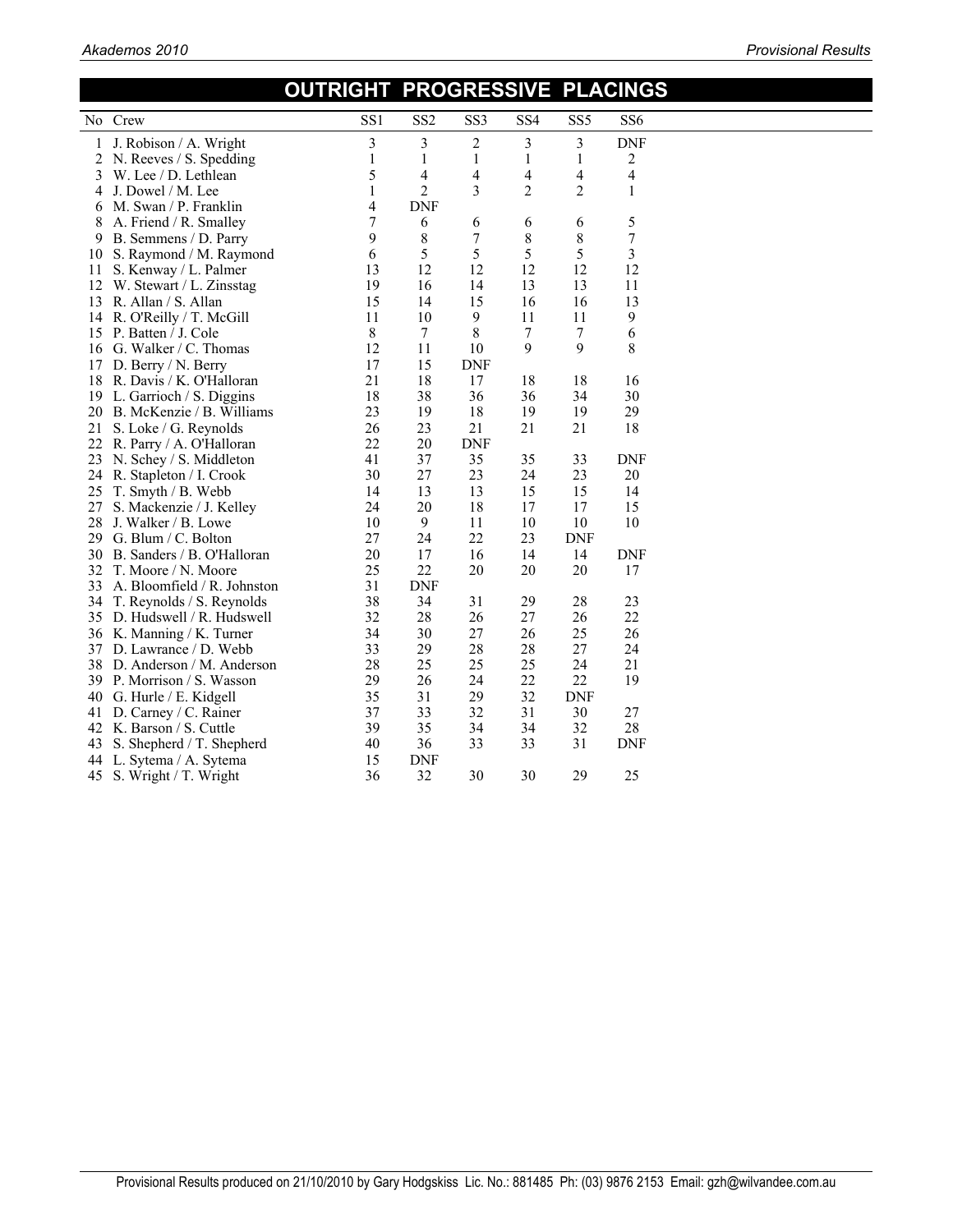|              | OUTRIGHT HEAT PROGRESSIVE PLACINGS |                 |                          |                 |                 |                 |                 |  |
|--------------|------------------------------------|-----------------|--------------------------|-----------------|-----------------|-----------------|-----------------|--|
|              | No Crew                            | SS <sub>1</sub> | SS <sub>2</sub>          | SS <sub>3</sub> | SS <sub>4</sub> | SS <sub>5</sub> | SS <sub>6</sub> |  |
| 1            | J. Robison / A. Wright             | 3               | 3                        | $\overline{c}$  | 4               | 4               | <b>DNF</b>      |  |
|              | 2 N. Reeves / S. Spedding          | $=1$            | 1                        | 1               | 1               | 1               | 2               |  |
| 3            | W. Lee / D. Lethlean               | 5               | $\overline{\mathcal{A}}$ | 4               | 5               | 5               | 4               |  |
| 4            | J. Dowel / M. Lee                  | $=1$            | $\overline{2}$           | 3               | $\overline{c}$  | $\overline{2}$  | 1               |  |
| 6            | M. Swan / P. Franklin              | 4               | <b>DNF</b>               |                 |                 |                 |                 |  |
| 8            | A. Friend / R. Smalley             | 7               | 6                        | 6               | 7               | 7               | 6               |  |
| 9            | B. Semmens / D. Parry              | 9               | 8                        | 7               | 8               | $\,$ 8 $\,$     | 7               |  |
| 10           | S. Raymond / M. Raymond            | 6               | 5                        | 5               | 3               | 3               | 3               |  |
| $\mathbf{H}$ | S. Kenway / L. Palmer              | 13              | 12                       | 12              | 14              | 14              | 11              |  |
| 12           | W. Stewart / L. Zinsstag           | 19              | 16                       | 14              | 11              | 11              | 9               |  |
| 13           | R. Allan / S. Allan                | $=15$           | 14                       | 15              | 19              | 21              | 16              |  |
| 14           | R. O'Reilly / T. McGill            | 11              | 10                       | 9               | 21              | 20              | 12              |  |
| 15           | P. Batten / J. Cole                | 8               | $7\phantom{.0}$          | 8               | 6               | 6               | 5               |  |
| 16           | G. Walker / C. Thomas              | 12              | 11                       | 10              | 10              | 9               | 8               |  |
| 17           | D. Berry / N. Berry                | 17              | 15                       | <b>DNF</b>      |                 |                 |                 |  |
| 18           | R. Davis / K. O'Halloran           | 21              | 18                       | 17              | 18              | 17              | 17              |  |
| 19           | L. Garrioch / S. Diggins           | 18              | 38                       | 36              | 16              | 16              | 14              |  |
| 20           | B. McKenzie / B. Williams          | 23              | 19                       | $=18$           | 20              | 19              | 30              |  |
| 21           | S. Loke / G. Reynolds              | 26              | 23                       | 21              | 22              | $=22$           | 19              |  |
| 22           | R. Parry / A. O'Halloran           | 22              | $=20$                    | <b>DNF</b>      |                 |                 |                 |  |
| 23           | N. Schey / S. Middleton            | 41              | 37                       | 35              | 9               | 10              | <b>DNF</b>      |  |
| 24           | R. Stapleton / I. Crook            | 30              | 27                       | 23              | 28              | 28              | 23              |  |
| 25           | T. Smyth / B. Webb                 | 14              | 13                       | 13              | 23              | $=22$           | 18              |  |
| 27           | S. Mackenzie / J. Kelley           | 24              | $=20$                    | $=18$           | 15              | 15              | 13              |  |
| 28           | J. Walker / B. Lowe                | 10              | 9                        | 11              | 12              | 12              | 10              |  |
| 29           | G. Blum / C. Bolton                | 27              | 24                       | 22              | 32              | <b>DNF</b>      |                 |  |
| 30           | B. Sanders / B. O'Halloran         | 20              | 17                       | 16              | 13              | 13              | <b>DNF</b>      |  |
| 32           | T. Moore / N. Moore                | 25              | 22                       | 20              | 17              | 18              | 15              |  |
| 33           | A. Bloomfield / R. Johnston        | 31              | <b>DNF</b>               |                 |                 |                 |                 |  |
| 34           | T. Reynolds / S. Reynolds          | 38              | 34                       | 31              | $=26$           | 25              | 21              |  |
|              | 35 D. Hudswell / R. Hudswell       | 32              | 28                       | 26              | 30              | 29              | 25              |  |
|              | 36 K. Manning / K. Turner          | 34              | 30                       | 27              | $=26$           | 26              | 28              |  |
|              | 37 D. Lawrance / D. Webb           | 33              | 29                       | 28              | 29              | 30              | 26              |  |
|              | 38 D. Anderson / M. Anderson       | 28              | 25                       | 25              | 25              | 27              | 22              |  |
|              | 39 P. Morrison / S. Wasson         | 29              | 26                       | 24              | 24              | 24              | 20              |  |
| 40           | G. Hurle / E. Kidgell              | 35              | 31                       | 29              | 36              | <b>DNF</b>      |                 |  |
| 41           | D. Carney / C. Rainer              | 37              | 33                       | 32              | 33              | 32              | 27              |  |
| 42           | K. Barson / S. Cuttle              | 39              | 35                       | 34              | 34              | 34              | 29              |  |
| 43           | S. Shepherd / T. Shepherd          | 40              | 36                       | 33              | 35              | 33              | <b>DNF</b>      |  |
| 44           | L. Sytema / A. Sytema              | $=15$           | <b>DNF</b>               |                 |                 |                 |                 |  |
| 45           | S. Wright / T. Wright              | 36              | 32                       | 30              | 31              | 31              | 24              |  |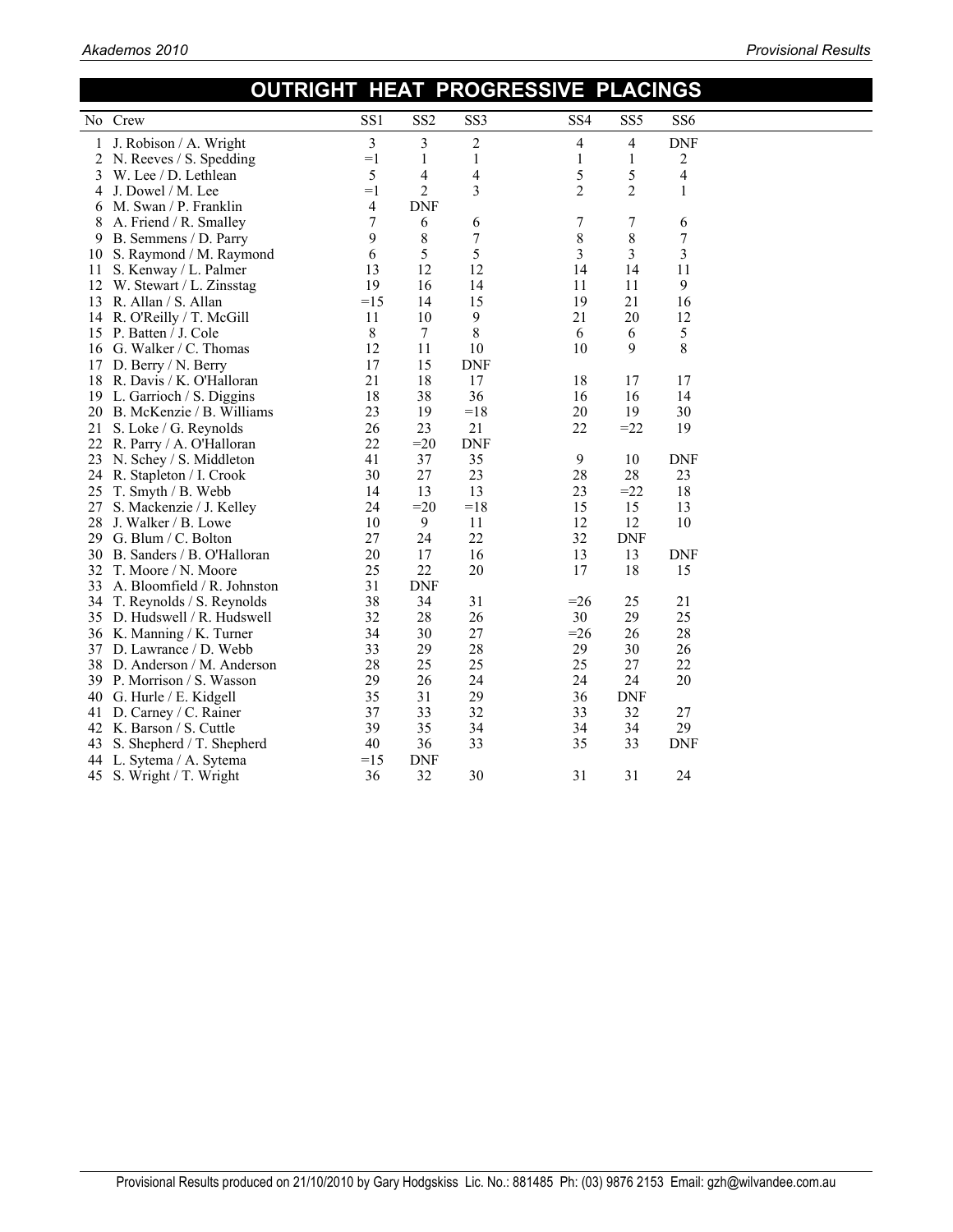## **CLASS PROGRESSIVE PLACINGS**

|     | No Crew                                            | Car                                               | SS <sub>1</sub>         | SS <sub>2</sub>         | SS <sub>3</sub>         | SS <sub>4</sub>         | SS <sub>5</sub>  | SS <sub>6</sub>         |  |
|-----|----------------------------------------------------|---------------------------------------------------|-------------------------|-------------------------|-------------------------|-------------------------|------------------|-------------------------|--|
|     |                                                    |                                                   |                         |                         |                         |                         |                  |                         |  |
|     | P1: PRC 0-1400cc                                   |                                                   |                         |                         |                         |                         |                  |                         |  |
|     | 30 B. Sanders / B. O'Halloran                      | Suzuki Swift GTi                                  | 1                       | $\mathbf{1}$            | $\mathbf{1}$            | 1                       | 1                | <b>DNF</b>              |  |
|     | 36 K. Manning / K. Turner                          | Suzuki Swift GTi                                  | $\overline{2}$          | $\overline{c}$          | $\overline{c}$          | $\overline{2}$          | $\overline{2}$   | 1                       |  |
|     | P2: PRC 1401-1600cc                                |                                                   |                         |                         |                         |                         |                  |                         |  |
|     | 19 L. Garrioch / S. Diggins                        | Hyundai Excel                                     | 1                       | 10                      | 10                      | 10                      | 8                | 8                       |  |
|     | 27 S. Mackenzie / J. Kelley                        | Hyundai Excel                                     | $\overline{c}$          | $\mathbf{1}$            | $\mathbf{1}$            | $\mathbf{1}$            | $\mathbf{1}$     | $\mathbf{1}$            |  |
|     | 29 G. Blum / C. Bolton                             | Hyundai Excel X3                                  | 4                       | $\overline{\mathbf{3}}$ | $\overline{\mathbf{3}}$ | 4                       | <b>DNF</b>       |                         |  |
|     | 32 T. Moore / N. Moore                             | Hyundai Excel X3                                  | $\mathfrak{Z}$          | $\overline{c}$          | $\overline{2}$          | 2                       | 2                | 2                       |  |
|     | 35 D. Hudswell / R. Hudswell                       | Hyundai Excel                                     | $\overline{7}$          | 6                       | 6                       | 6                       | 5                | 5                       |  |
|     | 38 D. Anderson / M. Anderson                       | Hyundai Excel                                     | 5                       | $\overline{\mathbf{4}}$ | 5                       | 5                       | 4                | 4                       |  |
|     | 39 P. Morrison / S. Wasson                         | Hyundai Excel                                     | 6                       | 5                       | 4                       | 3                       | 3                | 3                       |  |
|     | 40 G. Hurle / E. Kidgell                           | Ford Escort Mk 2                                  | $\,$ $\,$               | $\overline{7}$          | $\sqrt{ }$              | 8                       | <b>DNF</b>       |                         |  |
|     | 41 D. Carney / C. Rainer                           | Hyundai Excel                                     | 9                       | $8\,$                   | 8                       | $\overline{7}$          | 6                | 6                       |  |
|     | 42 K. Barson / S. Cuttle                           | Hyundai Excel                                     | 10                      | 9                       | 9                       | 9                       | 7                | 7                       |  |
|     | P3: PRC 1601-2000cc                                |                                                   |                         |                         |                         |                         |                  |                         |  |
|     | 13 R. Allan / S. Allan                             | Nissan Bluebird                                   | $=2$                    | 2                       | 2                       | $\overline{\mathbf{c}}$ | 2                | 2                       |  |
| 18  | R. Davis / K. O'Halloran                           | Nissan Sunny GTi                                  | 4                       | $\overline{3}$          | $\overline{3}$          | $\overline{3}$          | 3                | 3                       |  |
|     | 20 B. McKenzie / B. Williams                       | Datsun 1600                                       | 6                       | $\overline{4}$          | $\overline{4}$          | $\overline{4}$          | $\overline{4}$   | 4                       |  |
|     | 22 R. Parry / A. O'Halloran                        | Datsun 1600                                       | 5                       | 5                       | <b>DNF</b>              |                         |                  |                         |  |
|     | 28 J. Walker / B. Lowe                             | Ford Escort Mk 2                                  | $\mathbf{1}$            | $\mathbf{1}$            | 1                       | $\mathbf{1}$            | $\mathbf{1}$     | $\mathbf{1}$            |  |
|     | 44 L. Sytema / A. Sytema                           | Ford Escort Mk 2                                  | $=2$                    | <b>DNF</b>              |                         |                         |                  |                         |  |
|     | P4: PRC Over 2000cc 2WD                            |                                                   |                         |                         |                         |                         |                  |                         |  |
| 8   | A. Friend / R. Smalley                             | Nissan Silvia RS                                  | 1                       | $\mathbf{1}$            | $\mathbf{1}$            | $\mathbf{1}$            | 1                | $\mathbf{1}$            |  |
| 9   | B. Semmens / D. Parry                              | Nissan 200SX RV S12                               | $\overline{c}$          | $\overline{2}$          | $\overline{c}$          | $\overline{c}$          | $\overline{c}$   | $\overline{c}$          |  |
|     | 14 R. O'Reilly / T. McGill                         | Nissan Bluebird 910 SSS                           | 3                       | $\overline{\mathbf{3}}$ | $\overline{3}$          | 3                       | 3                | 3                       |  |
|     | 23 N. Schey / S. Middleton                         | Ford Escort RS1800                                | 9                       | 8                       | $\,$ $\,$               | $\,8\,$                 | $\,$ 8 $\,$      | <b>DNF</b>              |  |
|     | 24 R. Stapleton / I. Crook                         | Nissan 200SX                                      | 4                       | 4                       | 4                       | 4                       | 4                | 4                       |  |
|     | 33 A. Bloomfield / R. Johnston                     | Holden Commodore VH                               | 5                       | <b>DNF</b>              |                         |                         |                  |                         |  |
|     | 37 D. Lawrance / D. Webb                           | Datsun 1600                                       | 6                       | 5                       | 5                       | 5                       | 5                | 5                       |  |
|     | 43 S. Shepherd / T. Shepherd                       | Peugeot 505                                       | 8                       | $\boldsymbol{7}$        | $\boldsymbol{7}$        | $\overline{7}$          | $\boldsymbol{7}$ | <b>DNF</b>              |  |
|     | 45 S. Wright / T. Wright                           | Nissan Skyline                                    | 7                       | 6                       | 6                       | 6                       | 6                | 6                       |  |
|     | P5: PRC Over 2000cc 4WD                            |                                                   |                         |                         |                         |                         |                  |                         |  |
| 1   | J. Robison / A. Wright                             | Subaru Impreza WRX STi                            | 3                       | 3                       | 2                       | 3                       | 3                | <b>DNF</b>              |  |
| 2   | N. Reeves / S. Spedding                            | Subaru WRX STi Spec C                             | $=1$                    | $\mathbf{1}$            | $\mathbf{1}$            | $\mathbf{1}$            | $\mathbf{1}$     | 2                       |  |
| 3   | W. Lee / D. Lethlean                               | Mitsubishi Lancer Evo 9                           | 5                       | 4                       | 4                       | 4                       | 4                | 3                       |  |
| 4   | J. Dowel / M. Lee                                  | Mitsubishi Lancer Evo 9                           | $=1$                    | $\overline{2}$          | 3                       | $\overline{c}$          | $\overline{2}$   | $\mathbf{1}$            |  |
| 6   | M. Swan / P. Franklin                              | Subaru Impreza WRX STi                            | 4                       | <b>DNF</b>              |                         |                         |                  |                         |  |
| 11. | S. Kenway / L. Palmer                              | Mitsubishi Lancer Evo 6                           | 6                       | 5                       | 5                       | 5<br>6                  | 5<br>6           | 5                       |  |
|     | 12 W. Stewart / L. Zinsstag                        | Subaru WRX STi RA                                 | 9<br>8                  | $\,8$<br>7              | 7<br><b>DNF</b>         |                         |                  | 4                       |  |
|     | 17 D. Berry / N. Berry<br>21 S. Loke / G. Reynolds | Mitsubishi Lancer Evo 4<br>Subaru Impreza WRX Sti |                         | 9                       |                         |                         |                  | 7                       |  |
|     | 25 T. Smyth / B. Webb                              | Subaru Impreza RS                                 | 10<br>7                 | 6                       | 8<br>6                  | 8<br>7                  | 8<br>7           | 6                       |  |
|     |                                                    |                                                   |                         |                         |                         |                         |                  |                         |  |
|     | P6: PRC Over 2000cc CAMS                           |                                                   |                         |                         |                         |                         |                  |                         |  |
|     | 10 S. Raymond / M. Raymond                         | Subaru Legacy RS                                  | 1                       | $\mathbf{1}$            | $\mathbf{1}$            | $\mathbf{1}$            | $\mathbf{1}$     | $\mathbf{1}$            |  |
|     | <b>CRC: Classic Rally Cars</b>                     |                                                   |                         |                         |                         |                         |                  |                         |  |
|     | 15 P. Batten / J. Cole                             | Datsun P510                                       | 1                       | $\mathbf{1}$            | $\mathbf{1}$            | 1                       | $\mathbf{1}$     | 1                       |  |
|     | 16 G. Walker / C. Thomas                           | Ford Escort RS1800                                | $\overline{\mathbf{c}}$ | $\boldsymbol{2}$        | $\sqrt{2}$              | $\overline{c}$          | $\sqrt{2}$       | $\boldsymbol{2}$        |  |
|     | 34 T. Reynolds / S. Reynolds                       | Datsun 180B                                       | 3                       | 3                       | 3                       | 3                       | 3                | $\overline{\mathbf{3}}$ |  |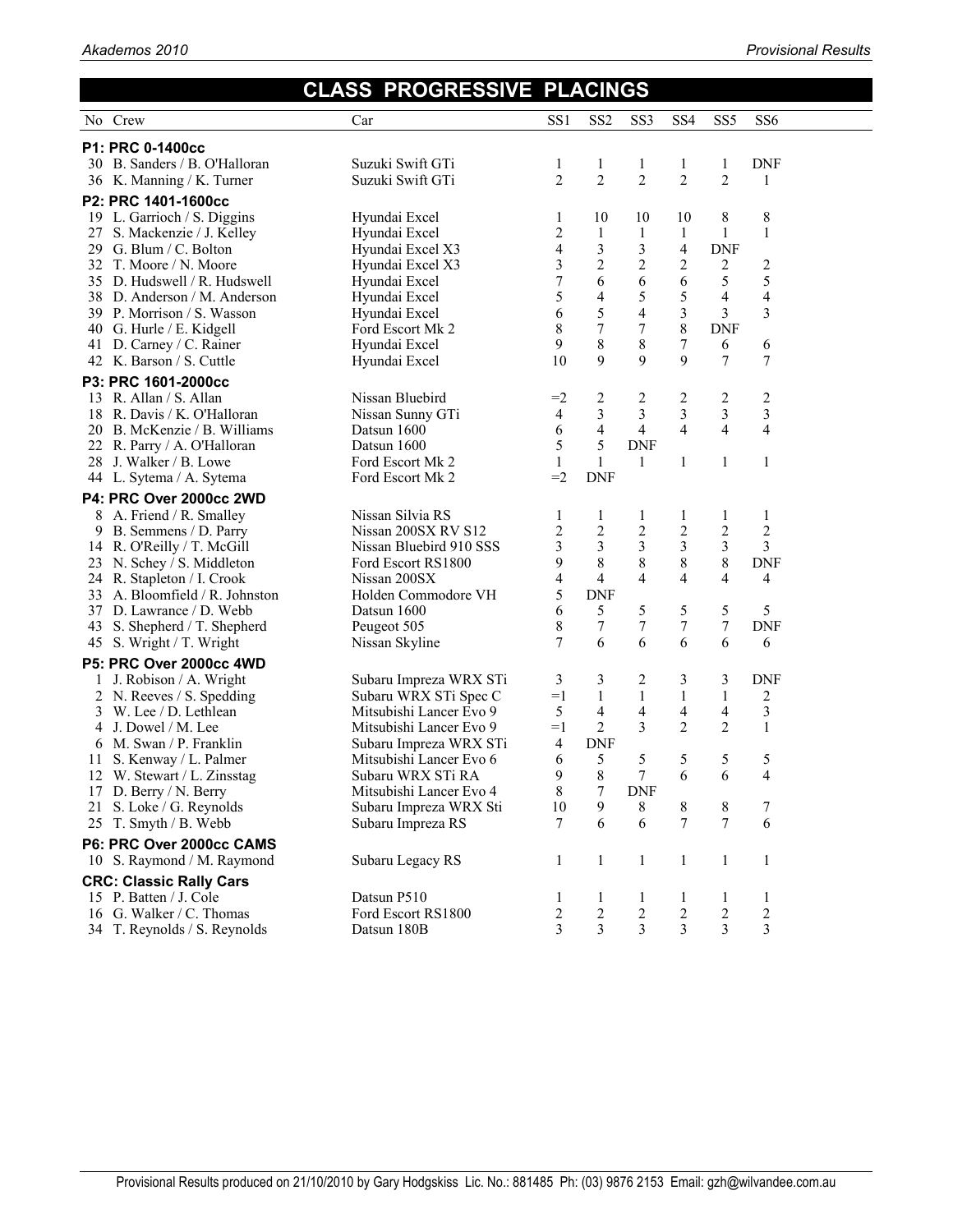|    |                                | <b>CLASS HEAT PROGRESSIVE PLACINGS</b> |                          |                         |                         |                 |                          |                         |  |
|----|--------------------------------|----------------------------------------|--------------------------|-------------------------|-------------------------|-----------------|--------------------------|-------------------------|--|
|    | No Crew                        | Car                                    | SS <sub>1</sub>          | SS <sub>2</sub>         | SS <sub>3</sub>         | SS <sub>4</sub> | SS <sub>5</sub>          | SS <sub>6</sub>         |  |
|    | P1: PRC 0-1400cc               |                                        |                          |                         |                         |                 |                          |                         |  |
|    | 30 B. Sanders / B. O'Halloran  | Suzuki Swift GTi                       | 1                        | $\mathbf{1}$            | $\mathbf{1}$            | $\mathbf{1}$    | 1                        | <b>DNF</b>              |  |
|    | 36 K. Manning / K. Turner      | Suzuki Swift GTi                       | $\overline{2}$           | $\overline{2}$          | $\overline{c}$          | $\overline{2}$  | $\overline{2}$           | 1                       |  |
|    | P2: PRC 1401-1600cc            |                                        |                          |                         |                         |                 |                          |                         |  |
|    | 19 L. Garrioch / S. Diggins    | Hyundai Excel                          | 1                        | 10                      | 10                      | 2               | 2                        | 2                       |  |
|    | 27 S. Mackenzie / J. Kelley    | Hyundai Excel                          | 2                        | 1                       | $\mathbf{1}$            | $\mathbf{1}$    | $\mathbf{1}$             | $\mathbf{1}$            |  |
|    | 29 G. Blum / C. Bolton         | Hyundai Excel X3                       | $\overline{\mathcal{A}}$ | $\overline{\mathbf{3}}$ | $\overline{\mathbf{3}}$ | 7               | <b>DNF</b>               |                         |  |
|    | 32 T. Moore / N. Moore         | Hyundai Excel X3                       | 3                        | $\overline{c}$          | $\overline{c}$          | 3               | 3                        | 3                       |  |
|    | 35 D. Hudswell / R. Hudswell   | Hyundai Excel                          | 7                        | 6                       | 6                       | 6               | 6                        | 6                       |  |
|    | 38 D. Anderson / M. Anderson   | Hyundai Excel                          | 5                        | $\overline{\mathbf{4}}$ | 5                       | 5               | 5                        | 5                       |  |
|    | 39 P. Morrison / S. Wasson     | Hyundai Excel                          | 6                        | 5                       | 4                       | 4               | 4                        | 4                       |  |
|    | 40 G. Hurle / E. Kidgell       | Ford Escort Mk 2                       | 8                        | $\overline{7}$          | 7                       | 10              | <b>DNF</b>               |                         |  |
|    | 41 D. Carney / C. Rainer       | Hyundai Excel                          | 9                        | 8                       | $\,$ 8 $\,$             | 8               | 7                        | 7                       |  |
|    | 42 K. Barson / S. Cuttle       | Hyundai Excel                          | 10                       | 9                       | 9                       | 9               | 8                        | 8                       |  |
|    | P3: PRC 1601-2000cc            |                                        |                          |                         |                         |                 |                          |                         |  |
|    | 13 R. Allan / S. Allan         | Nissan Bluebird                        | $=2$                     | 2                       | 2                       | 3               | 4                        | $\overline{\mathbf{c}}$ |  |
|    | 18 R. Davis / K. O'Halloran    | Nissan Sunny GTi                       | $\overline{4}$           | 3                       | 3                       | $\overline{c}$  | $\overline{\mathbf{c}}$  | 3                       |  |
|    | 20 B. McKenzie / B. Williams   | Datsun 1600                            | 6                        | $\overline{4}$          | $\overline{4}$          | $\overline{4}$  | $\overline{3}$           | 4                       |  |
|    | 22 R. Parry / A. O'Halloran    | Datsun 1600                            | 5                        | 5                       | <b>DNF</b>              |                 |                          |                         |  |
|    | 28 J. Walker / B. Lowe         | Ford Escort Mk 2                       | $\mathbf{1}$             | $\mathbf{1}$            | $\mathbf{1}$            | 1               | 1                        | $\mathbf{1}$            |  |
|    | 44 L. Sytema / A. Sytema       | Ford Escort Mk 2                       | $=2$                     | <b>DNF</b>              |                         |                 |                          |                         |  |
|    | P4: PRC Over 2000cc 2WD        |                                        |                          |                         |                         |                 |                          |                         |  |
|    | 8 A. Friend / R. Smalley       | Nissan Silvia RS                       | 1                        | 1                       | 1                       | 1               | 1                        | 1                       |  |
| 9  | B. Semmens / D. Parry          | Nissan 200SX RV S12                    | 2                        | $\overline{c}$          | $\overline{c}$          | $\overline{c}$  | $\overline{2}$           | $\overline{c}$          |  |
|    | 14 R. O'Reilly / T. McGill     | Nissan Bluebird 910 SSS                | 3                        | $\overline{\mathbf{3}}$ | 3                       | 4               | $\overline{\mathbf{4}}$  | 3                       |  |
|    | 23 N. Schey / S. Middleton     | Ford Escort RS1800                     | 9                        | 8                       | 8                       | 3               | 3                        | <b>DNF</b>              |  |
| 24 | R. Stapleton / I. Crook        | Nissan 200SX                           | $\overline{\mathcal{A}}$ | $\overline{4}$          | 4                       | 5               | 5                        | 4                       |  |
| 33 | A. Bloomfield / R. Johnston    | Holden Commodore VH                    | 5                        | <b>DNF</b>              |                         |                 |                          |                         |  |
|    | 37 D. Lawrance / D. Webb       | Datsun 1600                            | 6                        | 5                       | 5                       | 6               | 6                        | 6                       |  |
|    | 43 S. Shepherd / T. Shepherd   | Peugeot 505                            | 8                        | $\boldsymbol{7}$        | $\sqrt{ }$              | 8               | 8                        | <b>DNF</b>              |  |
|    | 45 S. Wright / T. Wright       | Nissan Skyline                         | 7                        | 6                       | 6                       | 7               | 7                        | 5                       |  |
|    | P5: PRC Over 2000cc 4WD        |                                        |                          |                         |                         |                 |                          |                         |  |
|    | 1 J. Robison / A. Wright       | Subaru Impreza WRX STi                 | 3                        | 3                       | $\overline{\mathbf{c}}$ | 3               | 3                        | <b>DNF</b>              |  |
|    | 2 N. Reeves / S. Spedding      | Subaru WRX STi Spec C                  | $=1$                     | $\mathbf{1}$            | $\mathbf{1}$            | 1               | $\mathbf{1}$             | 2                       |  |
|    | 3 W. Lee / D. Lethlean         | Mitsubishi Lancer Evo 9                | 5                        | 4                       | $\overline{4}$          | 4               | $\overline{\mathcal{A}}$ | $\mathfrak{Z}$          |  |
| 4  | J. Dowel / M. Lee              | Mitsubishi Lancer Evo 9                | $=1$                     | $\overline{2}$          | 3                       | $\overline{2}$  | $\overline{2}$           | $\mathbf{1}$            |  |
|    | 6 M. Swan / P. Franklin        | Subaru Impreza WRX STi                 | $\overline{4}$           | <b>DNF</b>              |                         |                 |                          |                         |  |
|    | 11 S. Kenway / L. Palmer       | Mitsubishi Lancer Evo 6                | 6                        | 5                       | 5                       | 6               | 6                        | 5                       |  |
|    | 12 W. Stewart / L. Zinsstag    | Subaru WRX STi RA                      | 9                        | 8                       | 7                       | 5               | 5                        | 4                       |  |
|    | 17 D. Berry / N. Berry         | Mitsubishi Lancer Evo 4                | $\,8$                    | 7                       | <b>DNF</b>              |                 |                          |                         |  |
| 21 | S. Loke / G. Reynolds          | Subaru Impreza WRX Sti                 | 10                       | 9                       | 8                       | 7               | $=7$                     | 7                       |  |
| 25 | T. Smyth / B. Webb             | Subaru Impreza RS                      | 7                        | 6                       | 6                       | 8               | $=7$                     | 6                       |  |
|    | P6: PRC Over 2000cc CAMS       |                                        |                          |                         |                         |                 |                          |                         |  |
|    | 10 S. Raymond / M. Raymond     | Subaru Legacy RS                       | 1                        | 1                       | 1                       | 1               | 1                        | 1                       |  |
|    | <b>CRC: Classic Rally Cars</b> |                                        |                          |                         |                         |                 |                          |                         |  |
|    | 15 P. Batten / J. Cole         | Datsun P510                            | 1                        | 1                       | 1                       | 1               | 1                        | 1                       |  |
|    | 16 G. Walker / C. Thomas       | Ford Escort RS1800                     | 2                        | 2                       | $\overline{c}$          | 2               | 2                        | 2                       |  |
|    | 34 T. Reynolds / S. Reynolds   | Datsun 180B                            | 3                        | 3                       | 3                       | 3               | 3                        | 3                       |  |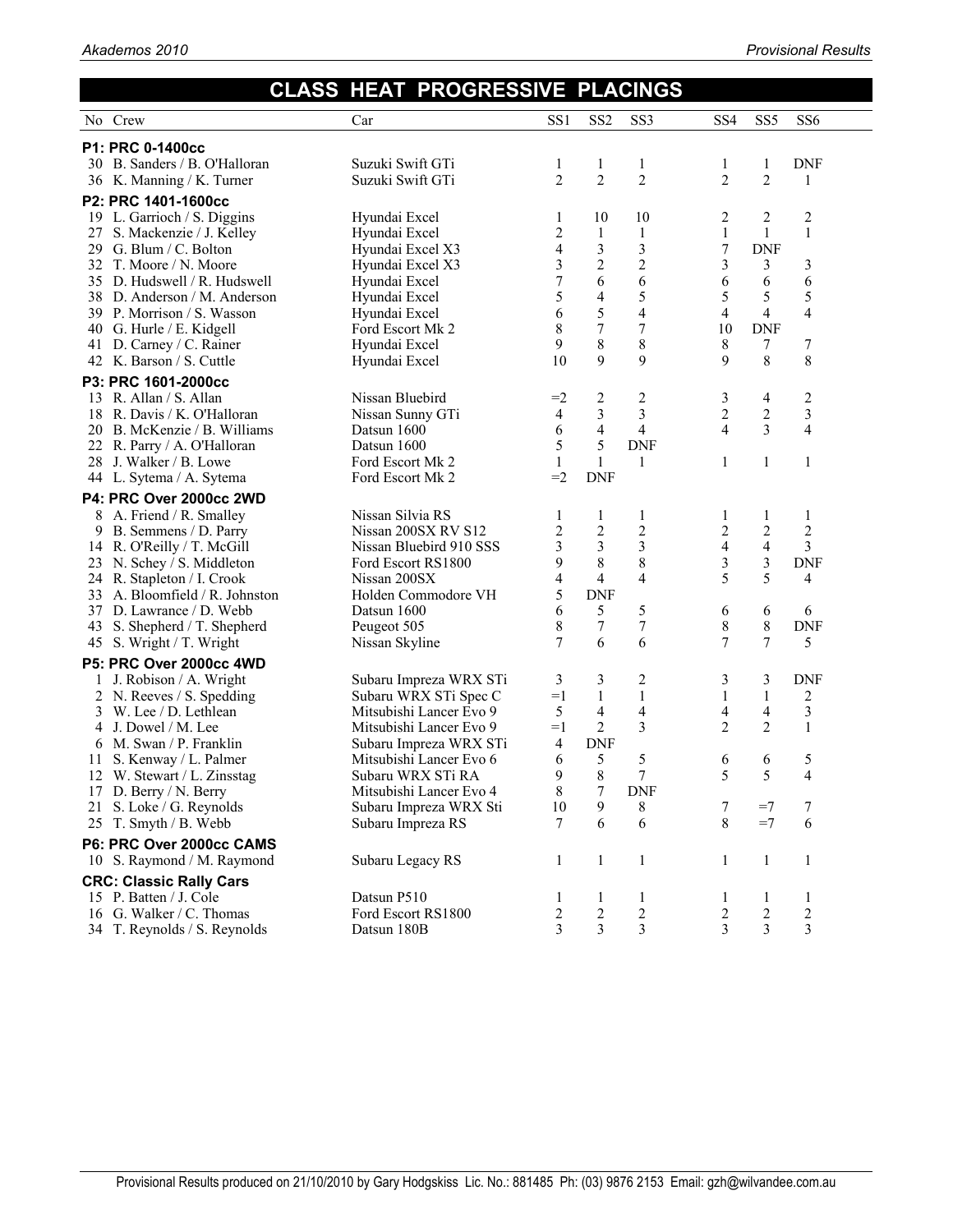#### **OUTRIGHT STAGE PLACINGS**  No Crew SS1 SS2 SS3 SS4 SS5 SS6 1 J. Robison / A. Wright 3 2 2 4 1 DNF 2 N. Reeves / S. Spedding  $=1$  1 1 1 3 3<br>3 W. Lee / D. Lethlean  $=5$   $=5$  4 5  $=5$  4 3 W. Lee / D. Lethlean  $\begin{array}{cccc} 5 & =5 & 4 & 5 & =5 \\ 4 & J. \text{ Dowel } / \text{M.} \text{ Lee} & =1 & 3 & 3 & 2 & 2 \end{array}$ 4 J. Dowel / M. Lee  $=1$  3 3 2 2 1 6 M. Swan / P. Franklin  $=$  4 DNF 6 M. Swan  $/$  P. Franklin 4<br>8 A. Friend  $/$  R. Smalley 7 8 A. Friend / R. Smalley 7 =5 6 7 =5 6<br>9 B. Semmens / D. Parry 9 =9 7 8 =8 5 9 B. Semmens / D. Parry 10 S. Raymond / M. Raymond 6 4 5 3 4 2 11 S. Kenway / L. Palmer 13 13 13 11 14 15 11<br>12 W. Stewart / L. Zinsstag 19 14 12 11 11 10 12 W. Stewart / L. Zinsstag 19 14 12 11 11 10 13 R. Allan / S. Allan =15 =15 16 19 =19 14 14 R. O'Reilly / T. McGill 11 =7 8 21 =8 9<br>15 P. Batten / J. Cole 8 =7 9 6 7 7 15 P. Batten *I* J. Cole 8 =7 9 6 7 7<br>16 G. Walker / C. Thomas 12 =9 10 10 =8 8 16 G. Walker / C. Thomas 17 D. Berry / N. Berry 17  $=20$  DNF 18 R. Davis / K. O'Halloran 21 = 17 19 18 21 19<br>19 L. Garrioch / S. Diggins 18 \* \* 16 18 16 19 L. Garrioch / S. Diggins 18 \* \* 16 18 16<br>
20 B. McKenzie / B. Williams 23 = 17 18 20 = 13 30 20 B. McKenzie / B. Williams 23 =17 18 20 =13 30 21 S. Loke / G. Reynolds<br>
22 R. Parry / A. O'Halloran<br>
22 = 22 DNF 22 R. Parry / A. O'Halloran 22 = 22 DNI<br>
23 N. Schey / S. Middleton 41 = 15 26 23 N. Schey / S. Middleton 41 = 15 26 9 12 DNF 24 R. Stapleton / I. Crook 30 = 27 23 28 = 25 23<br>25 T. Smyth / B. Webb 14 = 9 14 23 = 19 17 25 T. Smyth / B. Webb 14 = 9 14 23<br>27 S. Mackenzie / J. Kelley 24 = 20 17 15 27 S. Mackenzie / J. Kelley 24 = 20 17 15 = 16 13<br>
28 J. Walker / B. Lowe 10 = 9 13 12 = 13 12 28 J. Walker / B. Lowe 10 =9 13 12 =13<br>29 G. Blum / C. Bolton 27 26 21 32 DNF 29 G. Blum / C. Bolton 27 26 21 32 DNF<br>30 B. Sanders / B. O'Halloran 20 = 17 15 13 = 16 30 B. Sanders / B. O'Halloran 20 =  $17$  15 13 =  $16$  DNF 32 T. Moore / N. Moore 25 = 22 20 17 23 15 33 A. Bloomfield / R. Johnston 31 DNF 34 T. Reynolds / S. Reynolds<br>
35 D. Hudswell / R. Hudswell <br>
32 30 30 30 =25 =25 35 D. Hudswell / R. Hudswell  $\begin{array}{cccc} 35 & 30 & 30 & 30 & =25 & =25 \\ 36 & K. \text{ Manning / K. Turner} & 34 & =31 & 28 & =26 & =28 & 28 \end{array}$ 36 K. Manning / K. Turner <br>34 = 31 28 = 26 = 28 28<br>33 33 29 29 = 30 = 25 37 D. Lawrance / D. Webb 33 33 29 29 = 30 = 25<br>38 D. Anderson / M. Anderson 28 29 27 25 = 30 22 38 D. Anderson / M. Anderson 39 P. Morrison / S. Wasson 29 = 27 24 24 = 28 21<br>40 G. Hurle / E. Kidgell 35 34 31 36 DNF 40 G. Hurle / E. Kidgell 35 34 31 36 41 D. Carney / C. Rainer 37 35 33 33 33 27<br>42 K. Barson / S. Cuttle 39 36 35 34 34 29 42 K. Barson / S. Cuttle 39<br>43 S. Shepherd / T. Shepherd 40 43 S. Shepherd / T. Shepherd  $40$   $37$   $34$   $35$   $32$  DNF  $44$  L. Sytema / A. Sytema  $=15$  DNF 44 L. Sytema / A. Sytema 45 S. Wright / T. Wright 36 = 31 32 31 = 25 24

\* Did not report to Major Control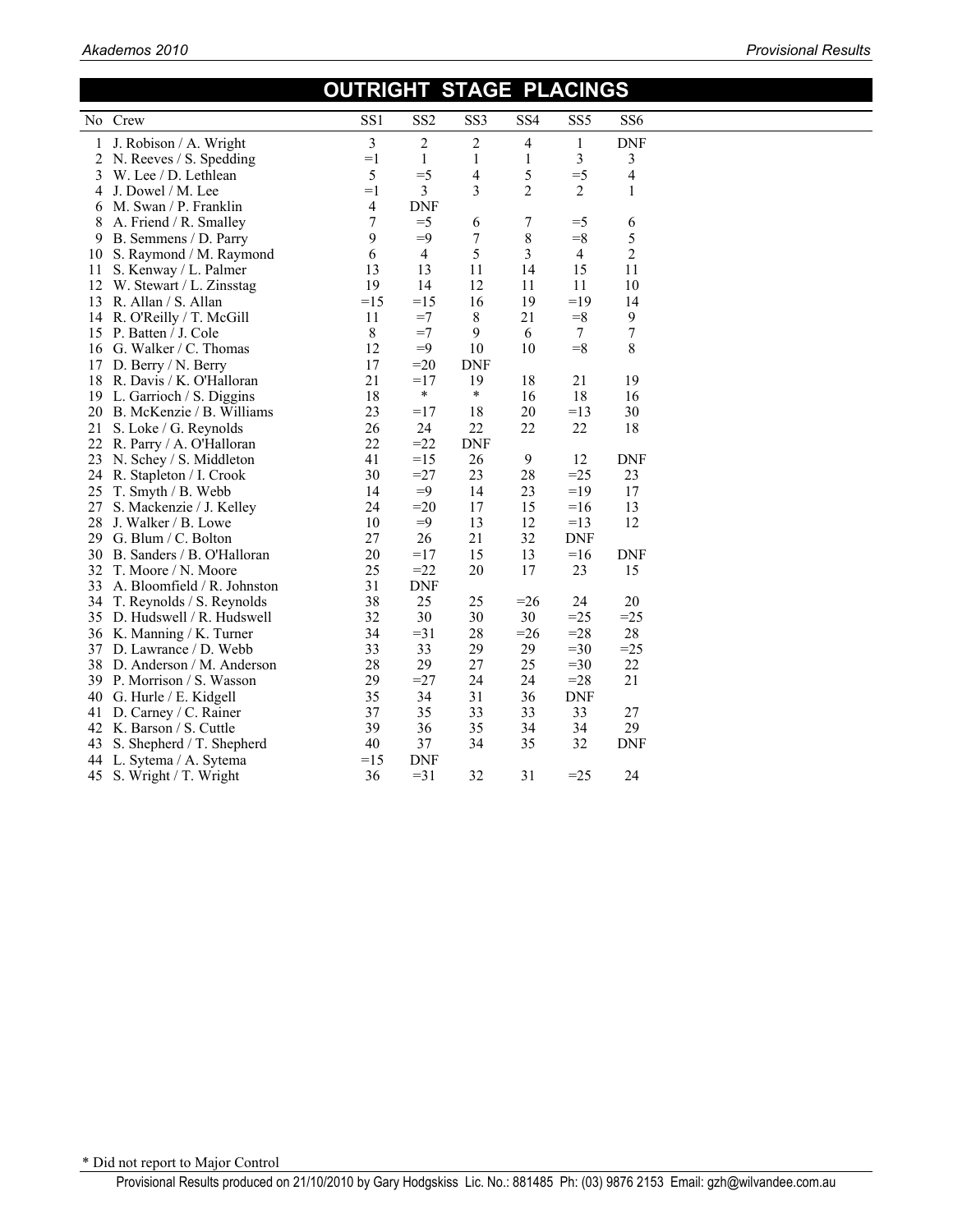|    |                                                           | <b>CLASS STAGE PLACINGS</b>                     |                     |                              |                   |                   |                   |                 |  |
|----|-----------------------------------------------------------|-------------------------------------------------|---------------------|------------------------------|-------------------|-------------------|-------------------|-----------------|--|
|    | No Crew                                                   | Car                                             | SS1                 | SS <sub>2</sub>              | SS <sub>3</sub>   | SS <sub>4</sub>   | SS <sub>5</sub>   | SS <sub>6</sub> |  |
|    | P1: PRC 0-1400cc                                          |                                                 |                     |                              |                   |                   |                   |                 |  |
|    | 30 B. Sanders / B. O'Halloran                             | Suzuki Swift GTi                                | 1                   | 1                            | 1                 | 1                 | $\mathbf{1}$      | <b>DNF</b>      |  |
|    | 36 K. Manning / K. Turner                                 | Suzuki Swift GTi                                | $\overline{2}$      | $\overline{c}$               | $\overline{c}$    | $\overline{c}$    | $\overline{2}$    | 1               |  |
|    | P2: PRC 1401-1600cc                                       |                                                 |                     |                              |                   |                   |                   |                 |  |
|    | 19 L. Garrioch / S. Diggins                               | Hyundai Excel                                   | 1                   | *                            | *                 | 2                 | 2                 | $\overline{c}$  |  |
|    | 27 S. Mackenzie / J. Kelley                               | Hyundai Excel                                   | 2                   | $\mathbf{1}$                 | 1                 | $\mathbf{1}$      | $\mathbf{1}$      | $\mathbf{1}$    |  |
|    | 29 G. Blum / C. Bolton                                    | Hyundai Excel X3                                | $\overline{4}$      | $\overline{\mathbf{3}}$      | $\mathfrak{Z}$    | 7                 | <b>DNF</b>        |                 |  |
|    | 32 T. Moore / N. Moore                                    | Hyundai Excel X3                                | 3                   | $\overline{c}$               | $\overline{c}$    | 3                 | 3                 | 3               |  |
|    | 35 D. Hudswell / R. Hudswell                              | Hyundai Excel                                   | $\boldsymbol{7}$    | 6                            | 6                 | 6                 | 6                 | 6               |  |
|    | 38 D. Anderson / M. Anderson                              | Hyundai Excel                                   | 5                   | $\overline{\mathbf{4}}$      | 5                 | 5                 | 5                 | 5               |  |
|    | 39 P. Morrison / S. Wasson                                | Hyundai Excel                                   | 6                   | 5                            | $\overline{4}$    | 4                 | $\overline{4}$    | 4               |  |
|    | 40 G. Hurle / E. Kidgell                                  | Ford Escort Mk 2                                | 8                   | $\overline{7}$               | 7                 | 10                | <b>DNF</b>        |                 |  |
|    | 41 D. Carney / C. Rainer                                  | Hyundai Excel                                   | 9                   | 8                            | 8                 | 8                 | 7                 | 7               |  |
|    | 42 K. Barson / S. Cuttle                                  | Hyundai Excel                                   | 10                  | 9                            | 9                 | 9                 | 8                 | 8               |  |
|    | P3: PRC 1601-2000cc                                       |                                                 |                     |                              |                   |                   |                   |                 |  |
|    | 13 R. Allan / S. Allan                                    | Nissan Bluebird                                 | $=2$                | 2                            | 2                 | 3                 | 4                 | $\overline{c}$  |  |
|    | 18 R. Davis / K. O'Halloran                               | Nissan Sunny GTi                                | $\overline{4}$      | $\overline{3}$               | 3                 | $\overline{c}$    | $\sqrt{2}$        | $\mathfrak{Z}$  |  |
|    | 20 B. McKenzie / B. Williams                              | Datsun 1600                                     | 6                   | $\overline{4}$               | $\overline{4}$    | $\overline{4}$    | $\overline{3}$    | 4               |  |
|    | 22 R. Parry / A. O'Halloran                               | Datsun 1600                                     | 5                   | 5                            | <b>DNF</b>        |                   |                   |                 |  |
|    | 28 J. Walker / B. Lowe                                    | Ford Escort Mk 2                                | $\mathbf{1}$        | $\mathbf{1}$                 | -1                | 1                 | 1                 | 1               |  |
|    | 44 L. Sytema / A. Sytema                                  | Ford Escort Mk 2                                | $=2$                | <b>DNF</b>                   |                   |                   |                   |                 |  |
|    | P4: PRC Over 2000cc 2WD                                   |                                                 |                     |                              |                   |                   |                   |                 |  |
|    | 8 A. Friend / R. Smalley                                  | Nissan Silvia RS                                | 1                   | 1                            | 1                 | 1                 | $\mathbf{1}$      | 1               |  |
| 9  | B. Semmens / D. Parry                                     | Nissan 200SX RV S12                             | $\overline{c}$      | $\overline{c}$               | $\overline{c}$    | $\overline{c}$    | $\overline{c}$    | $\overline{c}$  |  |
|    | 14 R. O'Reilly / T. McGill                                | Nissan Bluebird 910 SSS                         | 3                   | $\overline{\mathbf{3}}$      | $\overline{3}$    | $\overline{4}$    | $\overline{4}$    | 3               |  |
|    | 23 N. Schey / S. Middleton                                | Ford Escort RS1800                              | 9                   | $\,$ $\,$                    | 8                 | 3                 | $\overline{3}$    | <b>DNF</b>      |  |
|    | 24 R. Stapleton / I. Crook<br>A. Bloomfield / R. Johnston | Nissan 200SX<br>Holden Commodore VH             | $\overline{4}$<br>5 | $\overline{4}$<br><b>DNF</b> | $\overline{4}$    | 5                 | 5                 | 4               |  |
| 33 | 37 D. Lawrance / D. Webb                                  | Datsun 1600                                     | 6                   | 5                            | 5                 | 6                 | 6                 | 6               |  |
|    | 43 S. Shepherd / T. Shepherd                              | Peugeot 505                                     | 8                   | $\boldsymbol{7}$             | 7                 | 8                 | 8                 | <b>DNF</b>      |  |
|    | 45 S. Wright / T. Wright                                  | Nissan Skyline                                  | 7                   | 6                            | 6                 | 7                 | 7                 | 5               |  |
|    |                                                           |                                                 |                     |                              |                   |                   |                   |                 |  |
|    | P5: PRC Over 2000cc 4WD                                   |                                                 |                     |                              |                   |                   |                   | <b>DNF</b>      |  |
|    | J. Robison / A. Wright<br>2 N. Reeves / S. Spedding       | Subaru Impreza WRX STi<br>Subaru WRX STi Spec C | 3<br>$=1$           | 3<br>$\mathbf{1}$            | 2<br>$\mathbf{1}$ | 3<br>$\mathbf{1}$ | 3<br>$\mathbf{1}$ | 2               |  |
|    | 3 W. Lee / D. Lethlean                                    | Mitsubishi Lancer Evo 9                         | 5                   | $\overline{4}$               | 4                 | 4                 | $\overline{4}$    | $\mathfrak{Z}$  |  |
| 4  | J. Dowel / M. Lee                                         | Mitsubishi Lancer Evo 9                         | $=1$                | 2                            | 3                 | $\overline{2}$    | $\overline{2}$    | $\mathbf{1}$    |  |
|    | 6 M. Swan / P. Franklin                                   | Subaru Impreza WRX STi                          | 4                   | <b>DNF</b>                   |                   |                   |                   |                 |  |
|    | 11 S. Kenway / L. Palmer                                  | Mitsubishi Lancer Evo 6                         | 6                   | 5                            | 5                 | 6                 | 6                 | 5               |  |
|    | 12 W. Stewart / L. Zinsstag                               | Subaru WRX STi RA                               | 9                   | 8                            | 7                 | 5                 | 5                 | 4               |  |
|    | 17 D. Berry / N. Berry                                    | Mitsubishi Lancer Evo 4                         | 8                   | 7                            | DNF               |                   |                   |                 |  |
| 21 | S. Loke / G. Reynolds                                     | Subaru Impreza WRX Sti                          | 10                  | 9                            | 8                 | 7                 | $=7$              | 7               |  |
|    | 25 T. Smyth / B. Webb                                     | Subaru Impreza RS                               | 7                   | 6                            | 6                 | 8                 | $=7$              | 6               |  |
|    | P6: PRC Over 2000cc CAMS                                  |                                                 |                     |                              |                   |                   |                   |                 |  |
|    | 10 S. Raymond / M. Raymond                                | Subaru Legacy RS                                | 1                   | $\mathbf{1}$                 | $\mathbf{1}$      | $\mathbf{1}$      | $\mathbf{1}$      | 1               |  |
|    | <b>CRC: Classic Rally Cars</b>                            |                                                 |                     |                              |                   |                   |                   |                 |  |
|    | 15 P. Batten / J. Cole                                    | Datsun P510                                     | $\mathbf{I}$        | 1                            | 1                 | $\mathbf{I}$      | 1                 | 1               |  |
|    | 16 G. Walker / C. Thomas                                  | Ford Escort RS1800                              | 2                   | 2                            | $\overline{c}$    | 2                 | 2                 | 2               |  |
|    | 34 T. Reynolds / S. Reynolds                              | Datsun 180B                                     | 3                   | 3                            | 3                 | 3                 | 3                 | 3               |  |

### \* Did not report to Major Control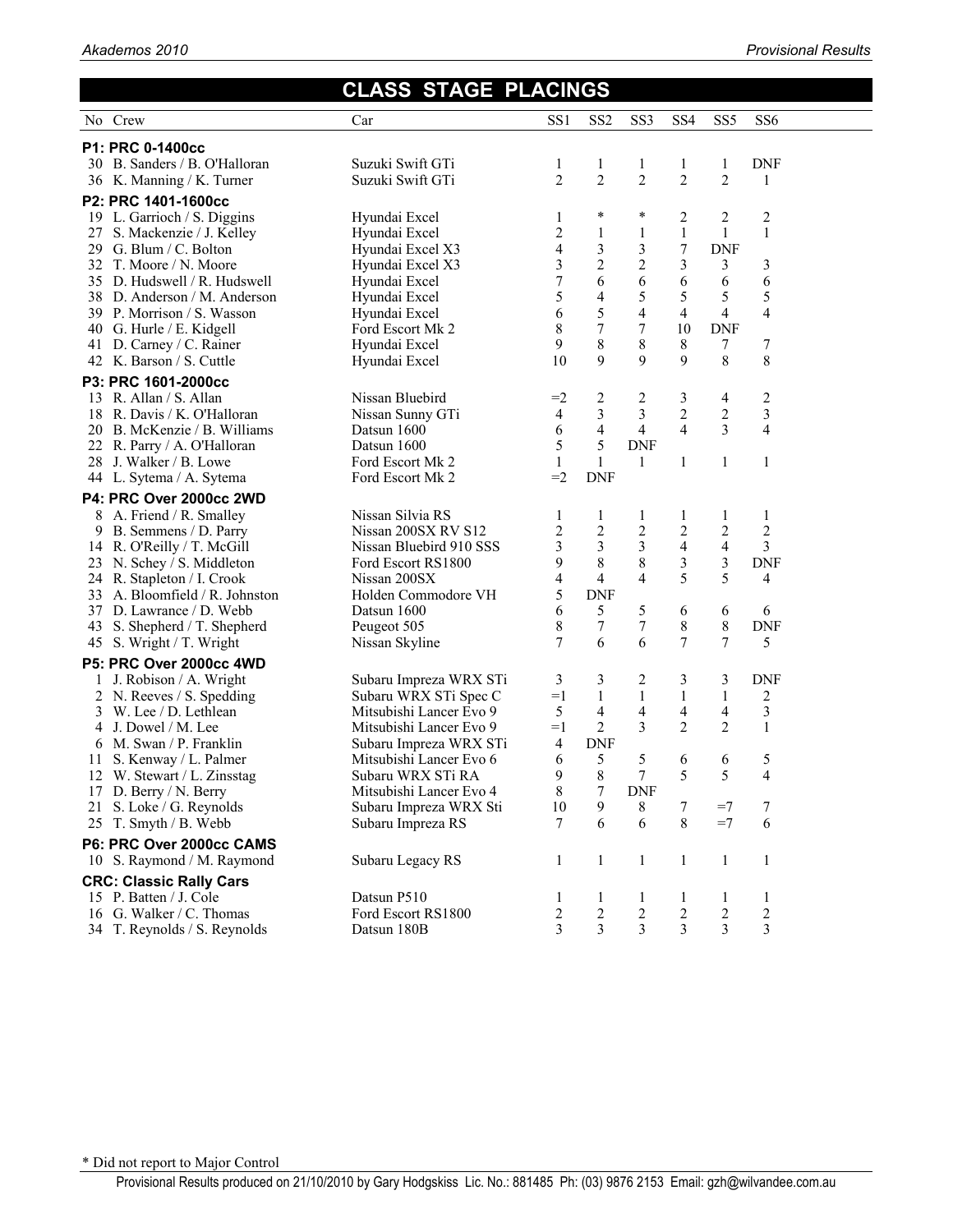## **EXCEL RALLY SERIES**

#### **Progressive Heat Placings**

| No Crew                      | SS <sub>1</sub> | SS <sub>2</sub> | SS <sub>3</sub> | SS <sub>6</sub><br>SS <sub>4</sub><br>SS <sub>5</sub> |
|------------------------------|-----------------|-----------------|-----------------|-------------------------------------------------------|
| 19 L. Garrioch/S. Diggins    |                 |                 |                 |                                                       |
| 27 S. Mackenzie/J. Kelley    |                 |                 |                 |                                                       |
| 32 T. Moore/N. Moore         |                 |                 |                 |                                                       |
| 33 A. Bloomfield/R. Johnston |                 | DNF             |                 |                                                       |
| 35 D. Hudswell/R. Hudswell   |                 |                 |                 |                                                       |
| 38 D. Anderson/M. Anderson   |                 |                 |                 |                                                       |
| 39 P. Morrison/S. Wasson     |                 | 4               |                 |                                                       |
| 41 D. Carney/C. Rainer       |                 | b               |                 |                                                       |
| 42 K. Barson/S. Cuttle       |                 |                 |                 |                                                       |

### **Stage Placings**

| No Crew                      | SS <sub>1</sub> | SS <sub>2</sub> | SS <sub>3</sub> | SS <sub>4</sub> | SS <sub>5</sub> | SS <sub>6</sub> |  |
|------------------------------|-----------------|-----------------|-----------------|-----------------|-----------------|-----------------|--|
| 19 L. Garrioch/S. Diggins    |                 | *               | *               |                 |                 |                 |  |
| 27 S. Mackenzie/J. Kelley    |                 |                 |                 |                 |                 |                 |  |
| 32 T. Moore/N. Moore         |                 |                 |                 |                 |                 |                 |  |
| 33 A. Bloomfield/R. Johnston |                 | DNF             |                 |                 |                 |                 |  |
| 35 D. Hudswell/R. Hudswell   |                 |                 |                 |                 |                 |                 |  |
| 38 D. Anderson/M. Anderson   |                 | 4               |                 |                 |                 |                 |  |
| 39 P. Morrison/S. Wasson     |                 |                 |                 |                 |                 |                 |  |
| 41 D. Carney/C. Rainer       |                 | <sub>6</sub>    | <sub>t</sub>    |                 |                 |                 |  |
| 42 K. Barson/S. Cuttle       |                 |                 |                 | 8               |                 | 8               |  |

## **STUCKEY TYRES AWARD**

#### **Progressive Heat Placings**

| No Crew             | SS1 | SS2                | SS <sub>3</sub> | SS4 | SS <sub>5</sub> | SS <sub>6</sub> |
|---------------------|-----|--------------------|-----------------|-----|-----------------|-----------------|
| 22 Rob Parry        |     | $=1$               | DNF             |     |                 |                 |
| 27 Steven Mackenzie |     | $=$ $\blacksquare$ |                 |     |                 |                 |
| 32 Tony Moore       |     |                    |                 |     |                 |                 |
| 42 Kim Barson       |     | 4                  |                 |     |                 |                 |
|                     |     |                    |                 |     |                 |                 |

#### **Stage Placings**

| No Crew             | SS1 | SS2  | SS <sub>3</sub> | SS4 | SS5 | SS6 |
|---------------------|-----|------|-----------------|-----|-----|-----|
| 22 Rob Parry        |     | $=2$ | DNF             |     |     |     |
| 27 Steven Mackenzie |     |      |                 |     |     |     |
| 32 Tony Moore       |     | $=2$ |                 |     |     |     |
| 42 Kim Barson       |     |      |                 |     |     |     |